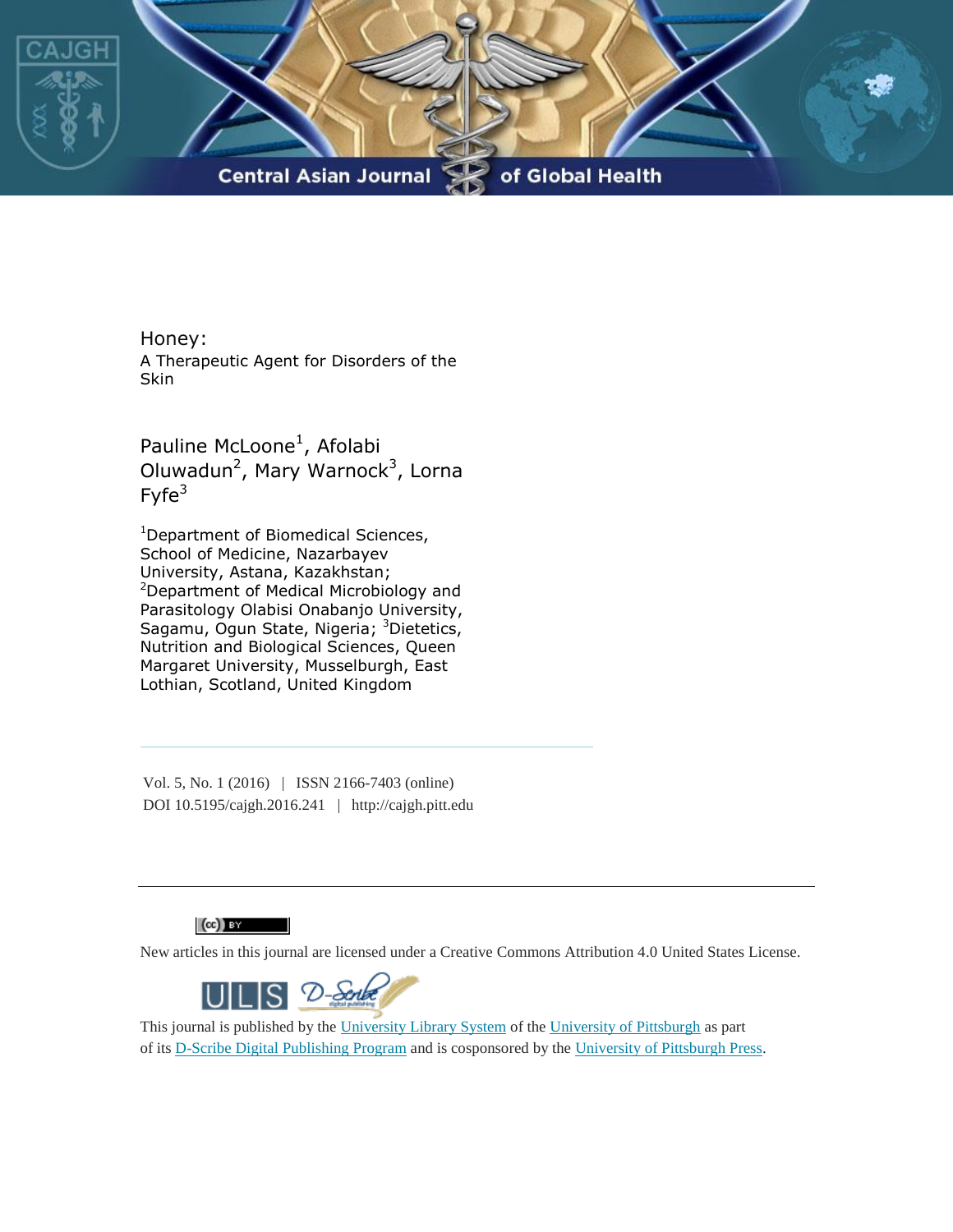#### **Abstract**

Problems with conventional treatments for a range of dermatological disorders have led scientists to search for new compounds of therapeutic value. Efforts have included the evaluation of natural products such as honey. Manuka honey, for example, has been scientifically recognised for its anti-microbial and wound healing properties and is now used clinically as a topical treatment for wound infections. In this review, scientific evidence for the effectiveness of honey in the treatment of wounds and other skin conditions is evaluated. A plethora of *in vitro* studies have revealed that honeys from all over the world have potent antimicrobial activity against skin relevant microbes. Moreover, a number of *in vitro* studies suggest that honey is able to modulate the skin immune system. Clinical research has shown honey to be efficacious in promoting the healing of partial thickness burn wounds while its effectiveness in the treatment of non-burn acute wounds and chronic wounds is conflicted. Published research investigating the efficacy of honey in the treatment of other types of skin disorders is limited. Nevertheless, positive effects have been reported, for example, kanuka honey from New Zealand was shown to have therapeutic value in the treatment of rosacea. Anti-carcinogenic effects of honey have also been observed *in vitro* and in a murine model of melanoma. It can be concluded that honey is a biologically active and clinically interesting substance but more research is necessary for a comprehensive understanding of its medicinal value in dermatology.

*Keywords: dermatology, honey, skin cancer, wound healing*

# Honey: A Therapeutic Agent for Disorders of the Skin

# Pauline McLoone<sup>1</sup>, Afolabi Oluwadun<sup>2</sup>, Mary Warnock<sup>3</sup>, Lorna  $Fyfe<sup>3</sup>$

<sup>1</sup>Department of Biomedical Sciences, School of Medicine, Nazarbayev University, Astana, Kazakhstan; <sup>2</sup>Department of Medical Microbiology and Parasitology Olabisi Onabanjo University, Sagamu, Ogun State, Nigeria; <sup>3</sup>Dietetics, Nutrition and Biological Sciences, Queen Margaret University, Musselburgh, East Lothian, Scotland, United Kingdom

### **Commentary**

Historically, honey has been recognised around the world for its healing properties with records of its therapeutic use dating back to 2000 B.C. The ancient Greeks and Egyptians, for example, used honey to treat skin wounds and burns by applying topically on the skin.<sup>1</sup> Honey has been reported to ameliorate a broad array of diseases but the focus of this review is on the therapeutic properties of honey in the treatment of disorders of the skin.

Traditional medicine in numerous countries around the world has described honey as efficacious in the treatment of a range of skin disorders. In Malaysian tradition, honey is used to treat furuncles, carbuncles, diabetic wounds and burns. Persian traditional medicine documented honey as effective in the treatment of wounds, eczema, and inflammation. $2,3$  In Ayurvedic medicine, a traditional medicine native to the Indian

This work is licensed under a Creative Commons Attribution 4.0 United States License.

This journal is published by the [University Library System](http://www.library.pitt.edu/) of the [University of Pittsburgh](http://www.pitt.edu/) as part of its [D-Scribe Digital Publishing Program](http://www.library.pitt.edu/articles/digpubtype/index.html) and is cosponsored by the [University of Pittsburgh Press.](http://www.upress.pitt.edu/upressIndex.aspx)

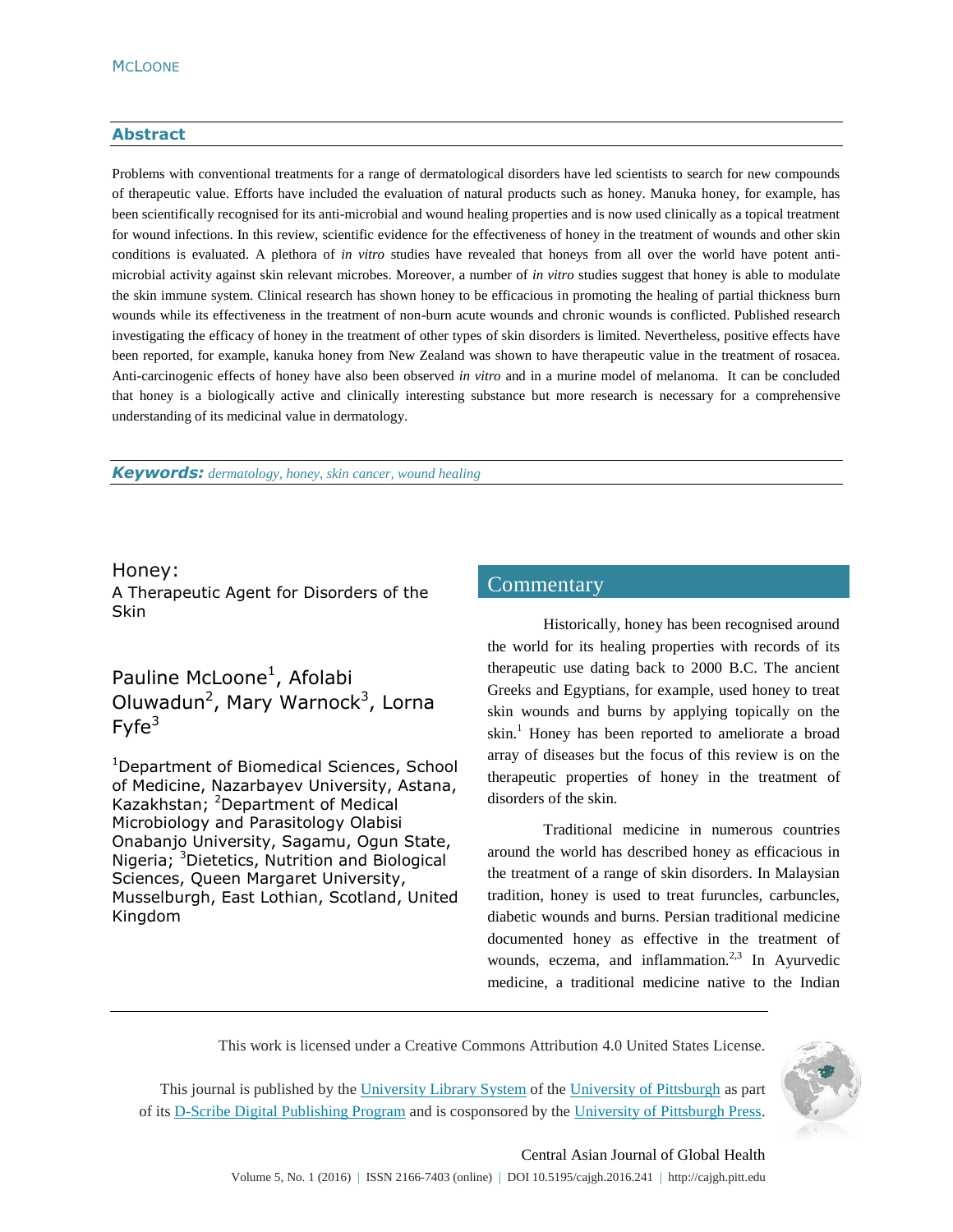subcontinent, honey is used to treat cuts and wounds, eczema, dermatitis, burns, skin diseases and Fournier's gangrene.<sup>4-6</sup> Similarly, Quranic medicine in Pakistan recorded honey combined with cinnamon powder as a treatment for pustules, eczema, ringworm and a variety of other skin diseases and in Burkina Faso, Africa, it has been reported that indigenous people use honey as a skin cleansing agent and as a treatment for measles rash.<sup>7,8</sup> The uses of honey in traditional medicine are still significant today, especially, when we consider the fact that most of the population of developing countries presently rely on indigenous medicine as their source of primary health care.<sup>9</sup> Honey has also been used extensively as an ingredient in cosmetic skin care products both in the past and present day.<sup>5,10</sup>

In clinical practice today, manuka honey produced by honey bees (*Apis mellifera*) feeding on the manuka tree (*Leptospermum scoparium*) in New Zealand is used topically in the management of wound infections.<sup>11</sup> It has been approved for clinical use in Australia, New Zealand, Europe, United States of America, Canada and Hong Kong and products include γ irradiated honey in gels, ointments and impregnated dressings. Revamil honey is another medical grade honey commonly used in clinical practice for wound care.<sup>12</sup> It is produced by manufacturers in the Netherlands in collaboration with the University of Wageningen and the Academic Medical Centre, Amsterdam. The manufacturers have disclosed that the honey is produced in greenhouses but further details about the origin of the honey have not been revealed.

The skin healing ability of honey has been attributed to its antimicrobial properties, its ability to modulate the skin's immune system and promote tissue repair.13,14 This review explores clinical and scientific research investigating the efficacy of honey in the treatment of wounds and a variety of other skin disorders. A principle aim was to use the scientific literature to evaluate the potential efficacy of honey in the treatment of a range of dermatological disorders.

#### **Methods**

The databases Pubmed, Medline and ScienceDirect were used to carry out a comprehensive search of the scientific literature on the effects of honey in the treatment of skin disorders including wounds. Some of the key search terms used in combination were "honey" "antimicrobial activity" "skin immune system" "skin disorders" "wound healing" "seborrheic dermatitis" "atopic dermatitis" "psoriasis" "rosacea" "acne" "pityriasis versicolor" "cutaneous leishmaniasis" "skin cancer" " Kazakhstan" and "Central Asia". Relevant *in vitro* and *in vivo* studies were selected and we also searched the reference list of included papers to ensure that no important papers were omitted. Texts in English, published between 1990 and 2016 were included.

### **Results**

**The Efficacy of Honey in the Treatment of Skin Wounds**

The ability of honey to aid the healing of skin wounds is the most widely researched aspect of honey as a therapeutic agent to date. A plethora of *in vitro* and *in vivo* studies have been performed.

# *The Efficacy of Honey in the Treatment of Skin Wounds: In Vitro Studies*

*In vitro* studies have revealed that honey from diverse floral origins can kill a wide range of wound pathogens, including; methicillin resistant *Staphylococcus aureus* (MRSA), *Staphylococcus aureus*, *Escherichia coli*, *Pseudomonas aeruginosa* and *Acinetobacter baumannii.*15-18 As an example, the work of Cooper *et al*, (2002) demonstrated that manuka and pasture honey from New Zealand were active against 17 strains of *P. aeruginosa* isolated from infected burns with minimal inhibitory concentrations (MICs) below  $10\%$ .<sup>19</sup> The authors concluded that these honeys have the potential to be effective treatments for burns

This work is licensed under a Creative Commons Attribution 4.0 United States License.

This journal is published by the [University Library System](http://www.library.pitt.edu/) of the [University of Pittsburgh](http://www.pitt.edu/) as part of its [D-Scribe Digital Publishing Program](http://www.library.pitt.edu/articles/digpubtype/index.html) and is cosponsored by the [University of Pittsburgh Press.](http://www.upress.pitt.edu/upressIndex.aspx)



### Central Asian Journal of Global Health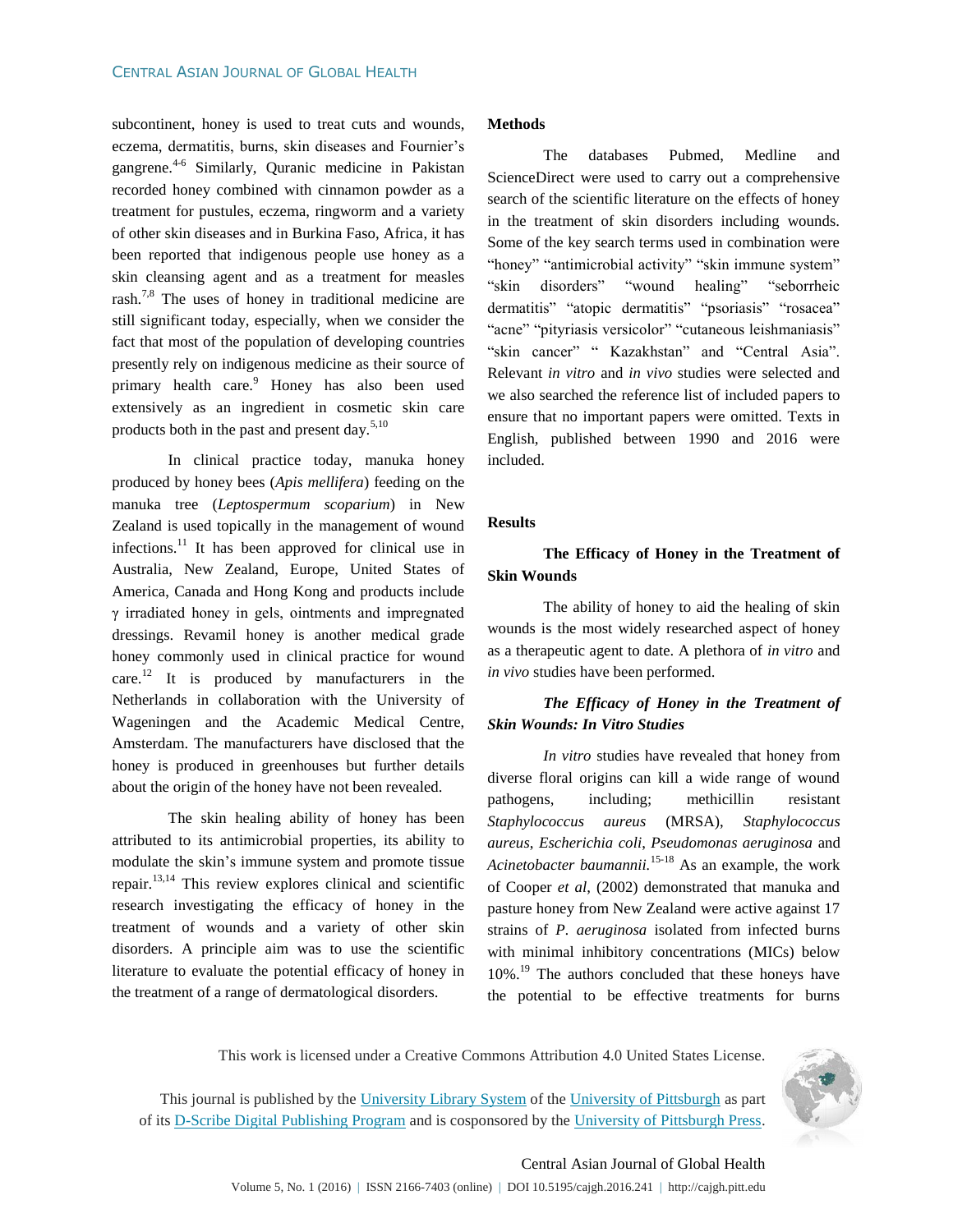infected with *P. aeruginosa.* Also, Cooper *et al* (2014) later demonstrated the ability of medihoney to disrupt the structure and inhibit the growth of *P. aeruginosa* biofilms grown *in vitro*.<sup>20</sup> As well as killing microbes, studies have shown that sub-lethal concentrations of honey can reduce microbial pathogenicity, for example, Kronda *et al* (2013) demonstrated that sub-lethal concentrations of manuka honey reduced siderophore production, a virulence factor that scavenges iron for bacterial growth, in strains of *P. aeruginosa*<sup>21</sup> Even more remarkable are the *in vitro* findings that honey can reverse antimicrobial resistance. Jenkins and Cooper (2012) reported that manuka honey and oxacillin worked synergistically to inhibit the growth of MRSA and that manuka honey reversed oxacillin resistance in MRSA *in vitro*. 22

## [Table 1. Honey as a therapeutic agent for skin disorders;](#page-13-0)  [Summary of the key](#page-13-0) *in vitro* findings

Importantly, studies have also shown that honey from a variety of sources can modulate immunological parameters related to the skin immune system.<sup>23</sup> For example, *in vitro*, honey has been shown to stimulate cytokine production by skin cells such as keratinocytes and other immune cells such as monocytes. $24,25$  It has been proposed that increased cytokine production in an early wound could enhance wound healing because cytokines such as  $TNF-\alpha$  and IL-6 play an important role in the early wound healing process. Additionally, some studies have shown that honey or its extracts can down regulate the production of cellular molecules such as matrix metalloproteinases (MMPs) and reactive oxygen intermediates (ROIs) that may contribute to excessive inflammation in the chronic wound.<sup>26,27</sup> It has been suggested that the immunomodulatory properties of honey may contribute to enhanced tissue repair or reduce chronic inflammation in the wound, leading to enhanced healing.

As well as its antimicrobial and immunomodulatory properties, honey has been shown to promote re-epithelialisation and angiogenesis in *in vitro* models of wound healing. Ranzato *et al* (2012) demonstrated that acacia, buckwheat and manuka honey, purchased at an apiculture centre in Okayamo, Japan, increased re-epithelialisation rates in scratch wounds induced in keratinocyte (HaCaT) monolayers.<sup>28</sup> Furthermore, the mechanism was shown to be due to honey induced activation of pathways that regulate cell locomotion and cell proliferation. Barui *et al*, (2013) demonstrated that a honey alginate fibrous matrix induced faster re-epithelialisation than an alginate only matrix in a keratinocyte (HaCaT) wound model; Ecadherin protein was enhanced in the honey alginate model which may have promoted increased cell to cell adhesion.<sup>29</sup> Rossiter *et al*, (2010) reported that the medicinal honey Activon containing 100% manuka honey, the honey based ointment Mesitran as well as a supermarket honey (Rowse) promoted angiogenic activity in a rat aortic ring assay *in vitro.*<sup>30</sup>

In conclusion, *in vitro* studies have revealed that honey has some remarkable scientific properties that, plausibly, could promote the healing of wounds.

### *The Efficacy of Honey in the Treatment of Skin Wounds: In Vivo Studies*

Ideally, a wound will heal early but sometimes wound healing is delayed and this can be the result of systemic disease, malnutrition and infection of the wound leading to excessive inflammation. Indeed, excessive infiltration of neutrophils has been associated with deficient wound healing. $31$  Micro-organisms can sometimes attach to the wound bed and form a biofilm which is disruptive to the healing process. Wound infections exacerbate illness, cause anxiety and increase patient morbidity and mortality. Surgical wound infections lengthen hospital stay and chronic wounds

This work is licensed under a Creative Commons Attribution 4.0 United States License.

This journal is published by the [University Library System](http://www.library.pitt.edu/) of the [University of Pittsburgh](http://www.pitt.edu/) as part of its [D-Scribe Digital Publishing Program](http://www.library.pitt.edu/articles/digpubtype/index.html) and is cosponsored by the [University of Pittsburgh Press.](http://www.upress.pitt.edu/upressIndex.aspx)



Central Asian Journal of Global Health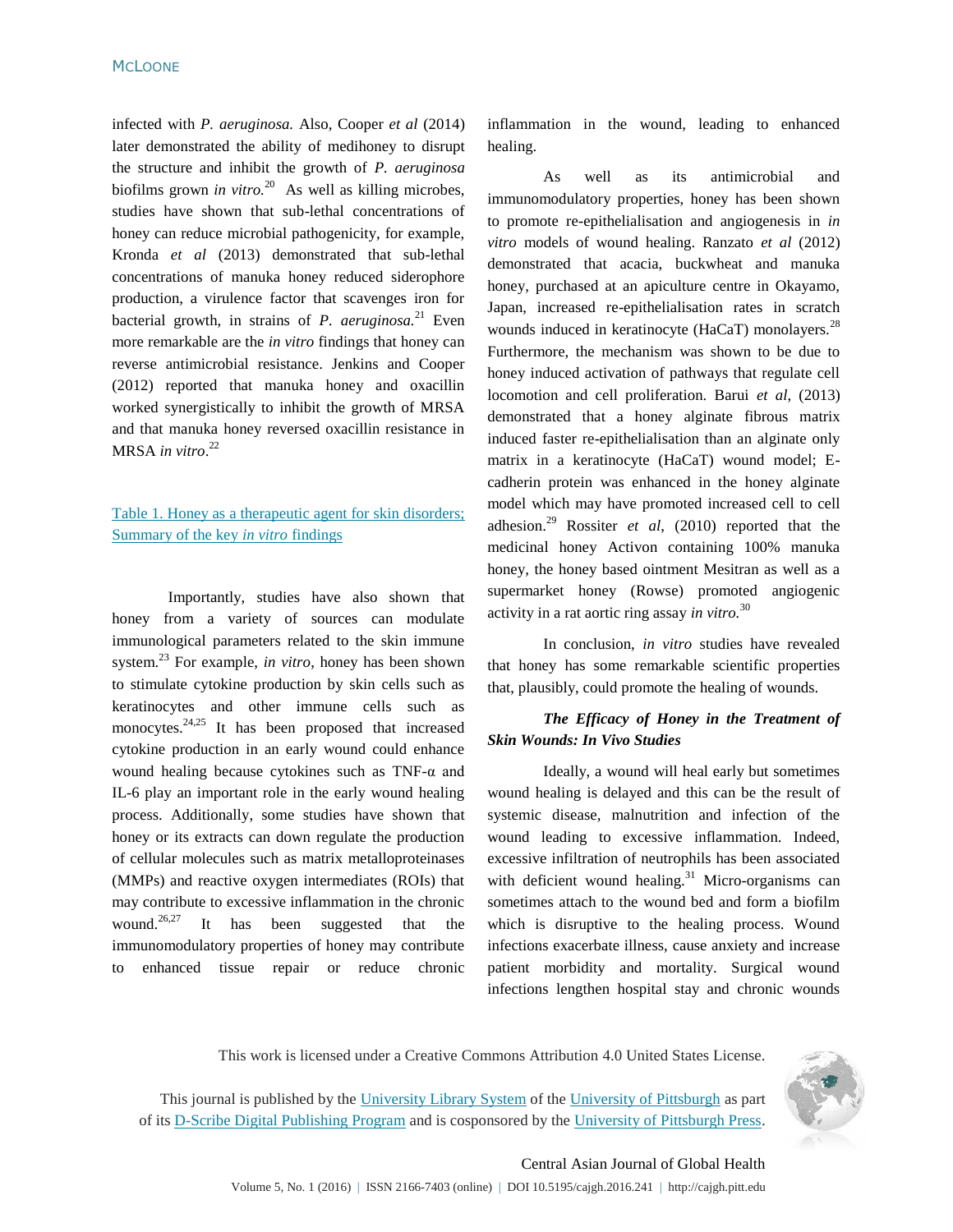require considerably more dressings. Hence, effective prevention and management of wound infections will impact positively on both patient health and cost.

## [Table 2. Honey as a therapeutic agent for skin disorders;](#page-14-0)  [Summary of the key](#page-14-0) *in vivo* findings

There are a plethora of *in vivo* studies investigating the efficacy of honey in the treatment of wounds;<sup>32-55</sup> many of the findings are controversial. However, a recent Cochrane based review by Jull *et al*,  $(2015)^{56}$  concluded that there is quality evidence that honey heals partial thickness burn wounds more quickly than conventional treatments and infected postoperative wounds more effectively than gauze or antiseptics. It was concluded that other studies comparing honey with conventional methods in wound healing were of insufficient quality to form any definitive conclusions.

Larger, well designed, double blind, clinical studies are required for a fuller understanding of the efficacy of honey in the treatment of different types of wounds. The mechanism of the skin healing properties of honey in relation to burn wounds is not fully understood but may, at least partially, be due to the antioxidant content of honey. There is evidence for free radical activity and reduced antioxidant scavenging capacity in burn wounds leading to oxidative stress.<sup>57</sup> Honeys that are rich in antioxidants are likely to increase the antioxidant capacity of burn wounds and mop up free radicals leading to reduced oxidative stress.<sup>58</sup> Of course, the antimicrobial and immunomodulatory properties of honey may also positively encourage the wound healing process in burn wounds.

Mode of administration and combination therapy with other agents such as antibiotics or other natural products could be considered. Techniques such as checkerboard and time kill studies are currently being used to determine the synergistic effects of antimicrobial agents (personal communication; Oluwadun A. & Akinduti P., Olabisi Onabanjo University).

### **The Efficacy of Honey in the Treatment of Other Disorders of the Skin**

#### *In Vitro Studies*

*In vitro* studies have revealed that honey can inhibit the growth of a range of dermatologically important microbes. As well as inhibition of microbes responsible for wound infections, honey has been shown to inhibit the growth of dermatophytes a cause of tinea infections, *Candida albicans* a cause of cutaneous candidiasis and *Propionibacterium acnes* a cause of acne.16,59-61 Many studies have demonstrated the antimicrobial effects of honey from a variety of sources against *S. aureus*. As well as wound infections *S. aureus* is an important cause of furuncles, styes and impetigo and super-infection with *S. aureus* is common in atopic dermatitis.<sup>62</sup> Research should continue to investigate the *in vitro* effects of honey against other dermatologically important microbes such as *Malassezia* species, human papilloma virus and *Bacillus oleronius*.

Some skin disorders such as contact dermatitis, atopic dermatitis and psoriasis have been classified as immune mediated skin disorders. Although the aetiology of the majority of immune mediated skin disorders are not fully understood the immune system is believed to play a significant role in the pathogenesis of the disease. Such disorders commonly respond to treatment with immunomodulating agents such as corticosteroids or ultraviolet radiation therapy. Recently, *in vitro* studies have revealed that honey is able to modulate the immune system, for example, a study by Majtan *et al*, (2010) demonstrated that acacia honey from Slovakia stimulated TNF-α, TGF-β, IL-1β and matrix metalloproteinase 9 (MMP-9) mRNA

This work is licensed under a Creative Commons Attribution 4.0 United States License.

This journal is published by the [University Library System](http://www.library.pitt.edu/) of the [University of Pittsburgh](http://www.pitt.edu/) as part of its [D-Scribe Digital Publishing Program](http://www.library.pitt.edu/articles/digpubtype/index.html) and is cosponsored by the [University of Pittsburgh Press.](http://www.upress.pitt.edu/upressIndex.aspx)

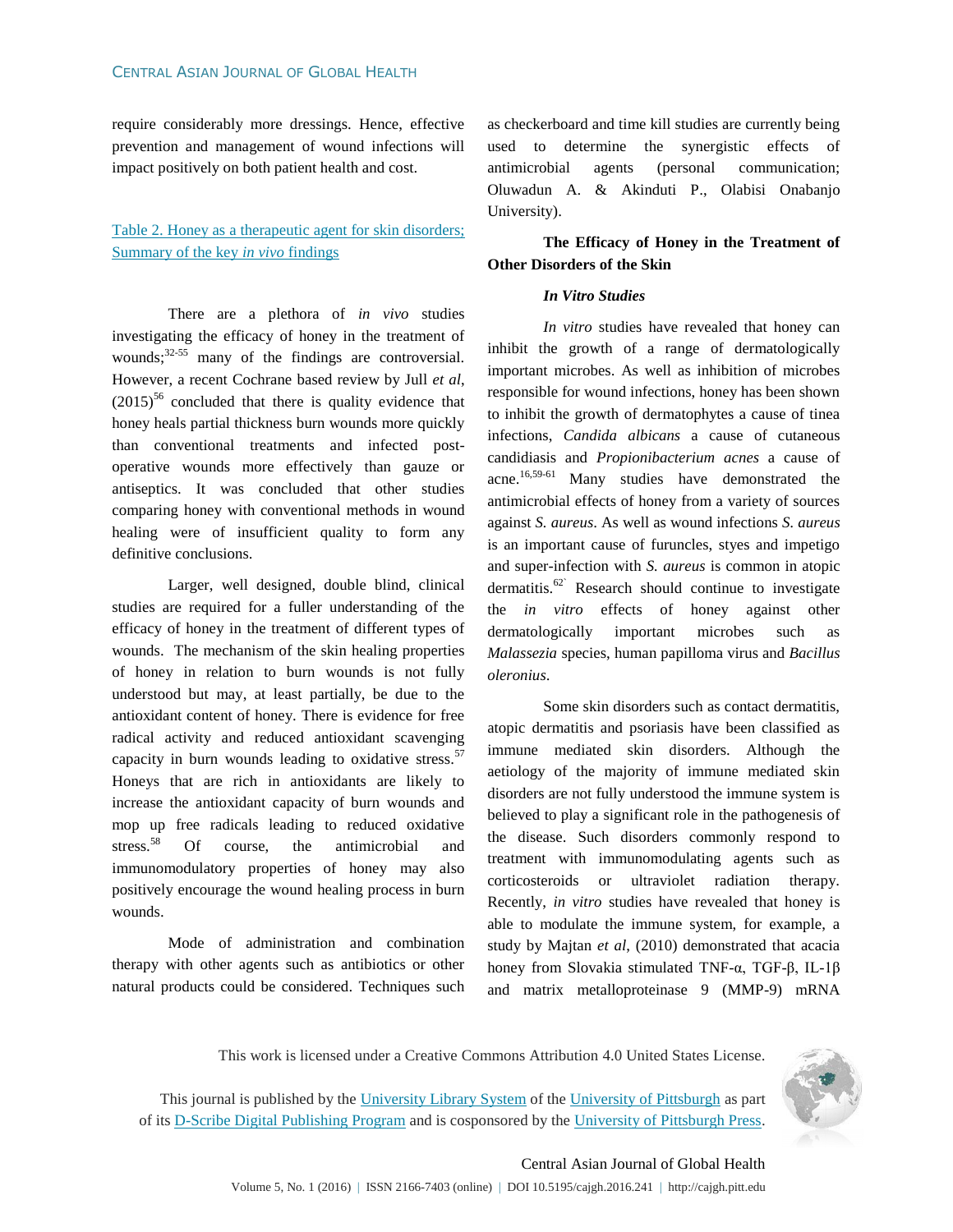expression by human primary keratinocytes isolated from human foreskin.<sup>24</sup> Subsequently, Majtan *et al*, (2013) reported that an aqueous extract of fir honeydew honey from Slovakia inhibited TNF-α induced matrix metalloproteinase-9 (MMP-9) protein and mRNA production by human keratinocytes (HaCaT) cells.<sup>27</sup> Since the role of the immune system in skin disorders is complex, it is difficult to infer what effects honey will have in the treatment of immune mediated skin disorders without further investigation. It is likely that both the origin of the honey and the microenvironment of the skin disorder will influence clinical outcome. Clearly, more research is necessary for a better understanding of the immunomodulatory properties of honey and their relevance for skin disease.

### *The Efficacy of Honey in the Treatment of Other Disorders of the Skin: In Vivo Studies*

The majority of clinical studies performed to date have investigated the efficacy of honey in the treatment of skin wounds. There is a paucity of clinical studies investigating the effects of honey on other types of skin disorders; however, some of the studies that have been carried out have produced positive results. Al-Waili (2001) reported a remarkable improvement of symptoms in patients with seborrheic dermatitis (n=30) following topical application of a diluted crude honey  $(90\%)$ .<sup>63</sup> The same researcher, later reported that a honey mixture containing natural honey of multi-floral origin from Lootah Farm, Al-Theed City, United Arab Emirates, olive oil and beeswax (1:1:1) markedly improved the symptoms of patients with atopic dermatitis (n=21) and psoriasis (n=18).<sup>64</sup> Some of the psoriatic and atopic dermatitis patients received a honey mixture treatment in combination with corticosteroids and this allowed the concentration of corticosteroid to be reduced over time without exacerbation of symptoms. Al-Waili, (2003) suggested that the antimicrobial, anti-inflammatory and antioxidant properties of honey may explain the observed therapeutic effects. The same honey mixture was found to cure the symptoms of the fungal skin infections pityriasis versicolor in 79% of patients (n=14), tinea cruris in 71% of patients  $(n=14)$  and tinea corporis in 62% of patients  $(n=8)$ <sup>65</sup> In 2005, Al-Waili reported that the same honey mixture significantly reduced mean lesion scores in infants with diaper dermatitis (n=12); the presence of *C. albicans* was found to be reduced in some patients treated with the honey mixture. $66$  In a small study (n=16) by Al-Waili (2004) it was reported that honey was more effective than acyclovir in the treatment of patients with labial and genital herpes simplex lesions, suggesting that honey could potentially be effective in the treatment of oral herpes simplex lesions. $67$ 

## [Table 3. Studies investigating the efficacy of honey in](#page-15-0)  [the treatment of skin disorders \(excluding wounds\)](#page-15-0)

Acasia honey (Yamada bee farm, Japan) and the bee product Brazilian green propolis (BPE) have also been shown to be efficacious in the treatment of tinea infections *in vivo.<sup>68</sup>* Two hundred and forty two Congolese school children with either tinea capitis or pityriasis versicolor were treated with either 2% Miconazole (positive control), BPE (100mg/ml or 50mg/ml), acasia honey or Vaseline. The results showed that acasia honey, BPE at both concentrations and Miconazole significantly improved erythema, desquamation and pruritis in tinea patients in comparison to Vaseline.

Rosacea is an inflammatory skin disorder, characterised by facial redness, papules, pustules and telangiectasia. The bacterium *Bacillus oleronius* isolated from the *Dermodex folliculorum* mite has been implicated in the aetiology of the disease. A recent study by Braithwaite *et al* (2015) has shown that kanuka honey from New Zealand was efficacious in the treatment of rosacea. $69$  Their study included 138 participants with a diagnosis of rosacea and a Global Assessment of Rosacea Severity Score (IGA-RSS) of  $\geq$ 

This work is licensed under a Creative Commons Attribution 4.0 United States License.

This journal is published by the [University Library System](http://www.library.pitt.edu/) of the [University of Pittsburgh](http://www.pitt.edu/) as part of its [D-Scribe Digital Publishing Program](http://www.library.pitt.edu/articles/digpubtype/index.html) and is cosponsored by the [University of Pittsburgh Press.](http://www.upress.pitt.edu/upressIndex.aspx)



Central Asian Journal of Global Health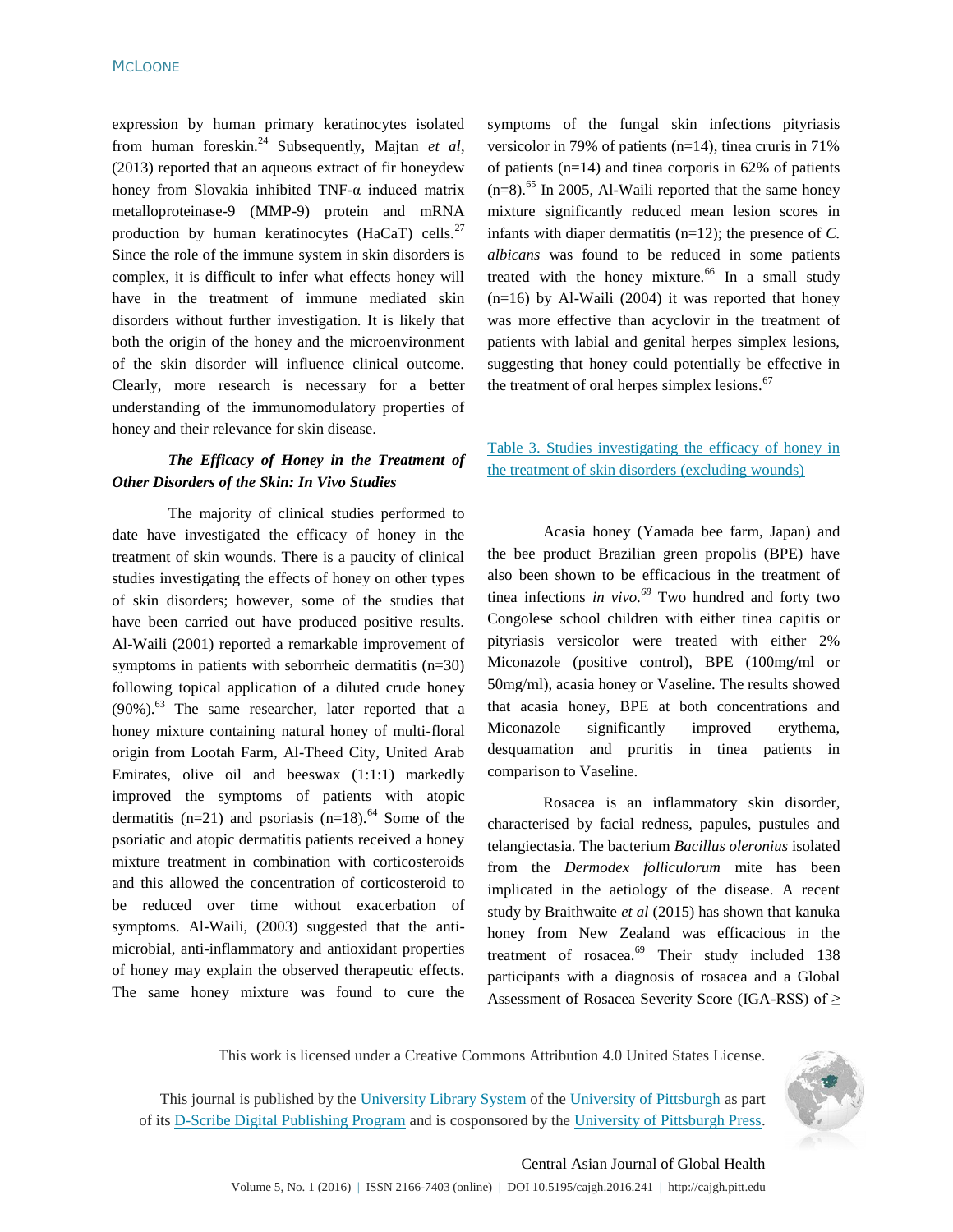2.69. Sixty nine participants were treated with topical Honevo (90% kanuka honey and 10% glycerine) for 8 weeks. The other 69 participants were treated with the control cream Cetomacrogol, a moisturising cream, commonly used as a vehicle for delivering topical medications. The results showed that 34.3% in the Honevo group and 17.4% in the control group had  $a \ge 2$ improvement in the IGA-RSS at week 8. The researchers concluded that Honevo is an effective treatment for rosacea and that future research should compare Honevo with other conventional treatments, such as topical Metronidazole and Azelaic cream, both of which have limited efficacy. The mechanisms of the therapeutic properties of kanuka honey in the treatment of rosacea are not fully understood but both the antibacterial and anti-inflammatory properties have been considered.

A recent study involving 136 participants with acne (Investigators Global Assessment (IGA) score of ≥ 2.68 aged between 16 and 40 years was carried out to investigate the efficacy of topical kanuka honey in the treatment of acne.<sup>70</sup> Sixty eight of the participants were randomised to a treatment regime which involved applying Protex, a trilocarbon-based antibacterial soap twice daily for 12 weeks whilst the other 68 participants applied the anti-bacterial soap treatment followed by application of Honevo directly after washing off the bacterial soap, twice daily for 12 weeks. The results demonstrated that 4 out of 53 patients (7.6%) in the honey treated group and 1 out of 53 (1.9 %) patients in the anti-bacterial soap only treated group had  $a \ge 2$ improvement in IGA score. The authors concluded that there was no evidence that adding Honevo to standard anti-bacterial soap treatment for acne is more efficacious than anti-bacterial soap alone. The authors however did raise concerns about treatment compliance due to the young age of many of the participants and the high rate of withdrawal. Medical grade kanuka honey has also been tested for its efficacy in the treatment of eczema and psoriasis. $71,72$  No evidence of effectiveness in the treatment of eczema above that of an aqueous control cream was reported. The study involved 15 participants with bilateral eczematous lesions on the limbs; medical grade kanuka honey was applied to a representative lesion on one side and aqueous cream BP to the other, every night for 2 weeks. Aqueous cream is not a recommended treatment for eczema and therefore represented a negative control. The authors concluded that their study did not demonstrate any evidence that kanuka honey is an effective treatment for eczema, however, the small sample size and incomplete blinding were acknowledged as limitations of the study. The same study design was also used to investigate the efficacy of kanuka honey in the treatment of psoriasis. The results showed that kanuka honey was of similar efficacy to aqueous cream; a recommended treatment for psoriasis but with lower efficacy than corticosteroids. Medical grade kanuka honey has also been tested for its efficacy in the treatment of cold sores and compared with Acyclovir.<sup>73</sup> The study showed that Kaplan-Meier estimates of median healing time were similar for honey and Acyclovir. However, limitations of the study were that participant size was small with only 15 patients; the authors proposed that a larger clinical study should be conducted.

Naidoo *et al* (2011) tested the efficacy of manuka honey as a prophylactic treatment for dermatitis in a phase II randomised controlled trial involving patients undergoing radiation therapy for breast cancer.<sup>74</sup> 81 patients were enrolled in the study; 43 of which were treated with manuka honey and 38 with standard aqueous cream. The results showed that there was a lower incidence of grade >2 dermatitis in the patients treated with honey (37.2%) compared with those treated with aqueous cream (57.8%). When  $\geq$ grade 2 dermatitis did occur the duration was shorter in the honey treated group in comparison to the group treated with aqueous cream.

One study also investigated the therapeutic value of honey in the treatment of cutaneous leishmaniasis.<sup>75</sup> In this study, 90 patients with cutaneous

This work is licensed under a Creative Commons Attribution 4.0 United States License.

This journal is published by the [University Library System](http://www.library.pitt.edu/) of the [University of Pittsburgh](http://www.pitt.edu/) as part of its [D-Scribe Digital Publishing Program](http://www.library.pitt.edu/articles/digpubtype/index.html) and is cosponsored by the [University of Pittsburgh Press.](http://www.upress.pitt.edu/upressIndex.aspx)



Central Asian Journal of Global Health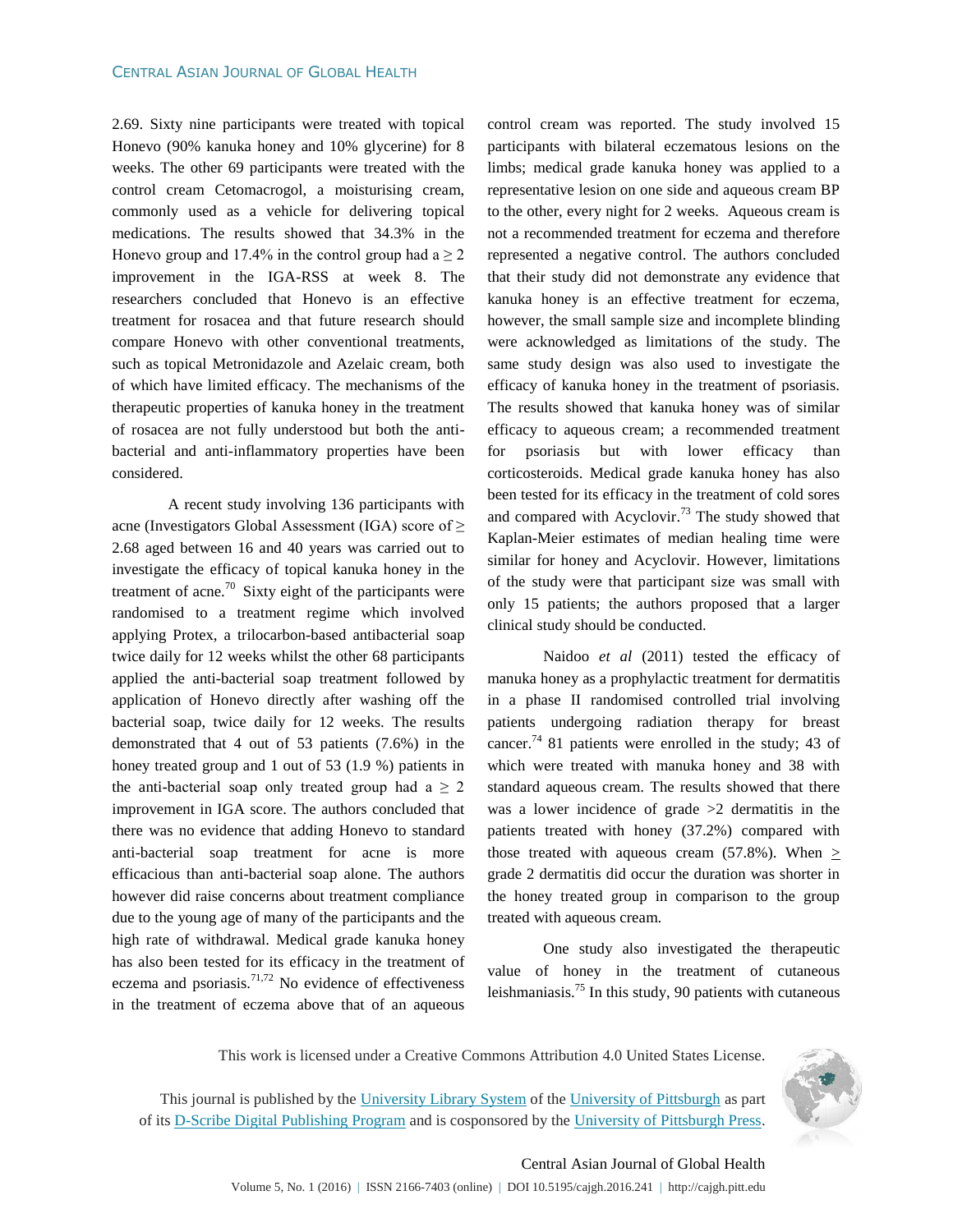leishmaniasis were allocated to a treatment regime; 45 patients were treated for 6 weeks with topical honey soaked gauze twice daily and intra-lesional injection of glucantime weekly. The other 45 patients were treated with intra-lesional injection of glucantime only. By the end of the treatment more patients had complete cure in the glucantime only treated group (71%) than in the glucantime and honey treated group (51.1%), suggesting that the honey used in this study is not of therapeutic value in the treatment of cutaneous leishmaniasis.

The aforementioned studies investigating the efficacy of honey in the treatment of other types of skin disorders are relatively small scale and several of them have been carried out by the same researcher, nevertheless, they support the possibility that honey may be therapeutic in the treatment of other types of skin disorder such as fungal skin infections and inflammatory skin conditions. Systematic reviews are important for evidence based method and this approach has been adopted by Jull *et al*  $(2015)^{56}$  to evaluate the efficacy of honey in the treatment of wounds. Clinical studies investigating the efficacy of honey in the treatment of other types of skin disorders are more limited and we have described all published findings irrespective of the quality of the study design. It is important that all future studies carried out follow international standards for clinical trial reporting. Undoubtedly, further research is necessary, incorporating *in vitro*, animal and clinical studies to determine the medical value of honey in the treatment of a range of dermatological disorders. Even if honey is found to be an ineffective treatment for certain skin diseases such studies are important because the knowledge will inform patients and clinicians considering alternative therapies for dermatological disorders.

#### **Honey and Skin Cancer**

Recently, Fernandez-Cabezudo *et al*, (2013) reported that manuka honey could inhibit the proliferation and induce apoptosis in three cancer cell

lines, one of which was the murine melanoma cell line B16.F1.<sup>76</sup> Additionally, Pichichero *et al*, (2010) reported that acacia honey inhibited proliferation of murine and human melanoma cells by inducing cell cycle arrest at  $G_0/G_1$ .<sup>77</sup> *In vivo*, a murine melanoma tumour model treated with intravenous manuka honey displayed a significant reduction in tumour growth.<sup>76</sup> Some of the mice received co-administration of manuka honey and the chemotherapeutic drug taxol and this resulted in a significant inhibition of the growth of the tumour and improved overall animal survival suggesting that manuka honey, as well as having anti-tumourogenic properties, may reduce chemotherapy induced toxicity. No changes in haematological and chemical markers were observed in the mice treated with intravenous manuka honey suggesting that it is safe to administer honey in this way. In another study, tualang honey from Malaysia was shown to protect murine keratinocytes (PAM 212 cells) *in vitro* from the immunomodulatory and photocarcinogenic effects of UVB radiation.<sup>78</sup> UVB irradiated keratinocytes treated with honey exhibited reduced expression of COX-2 and NF-κB activation in comparison to UVB only treated cells. Furthermore, UVB irradiated keratinocytes treated with tualang honey displayed a marked reduction in DNA damage in the form of cyclobutane pyrimidine dimers and 8-oxo-7, 8 dihydro-2-deoxyguanosine compared with UVB irradiated controls. Tualang honey may therefore be able to protect the skin against the immunomodulatory and photocarcinogenic effects of sunlight exposure.

The ability of honey to inhibit the proliferation of tumour cells is thought to be due to the various flavonoid and phenolic compounds present in honey. Evidence for this comes from the work of Pichichero *et al*, (2010; 2011) showing that chrysin, a flavanoid found in acacia honey inhibited proliferation of melanoma cells via cell cycle arrest and apoptosis.<sup>77,79</sup> Honey has also been shown to regulate expression of p53, the tumour suppressor protein and down regulate Bcl-2 an anti-apoptotic protein, found at high levels in numerous cancers.<sup>80</sup> The anti-inflammatory effects of honey may

This work is licensed under a Creative Commons Attribution 4.0 United States License.

This journal is published by the [University Library System](http://www.library.pitt.edu/) of the [University of Pittsburgh](http://www.pitt.edu/) as part of its [D-Scribe Digital Publishing Program](http://www.library.pitt.edu/articles/digpubtype/index.html) and is cosponsored by the [University of Pittsburgh Press.](http://www.upress.pitt.edu/upressIndex.aspx)



Central Asian Journal of Global Health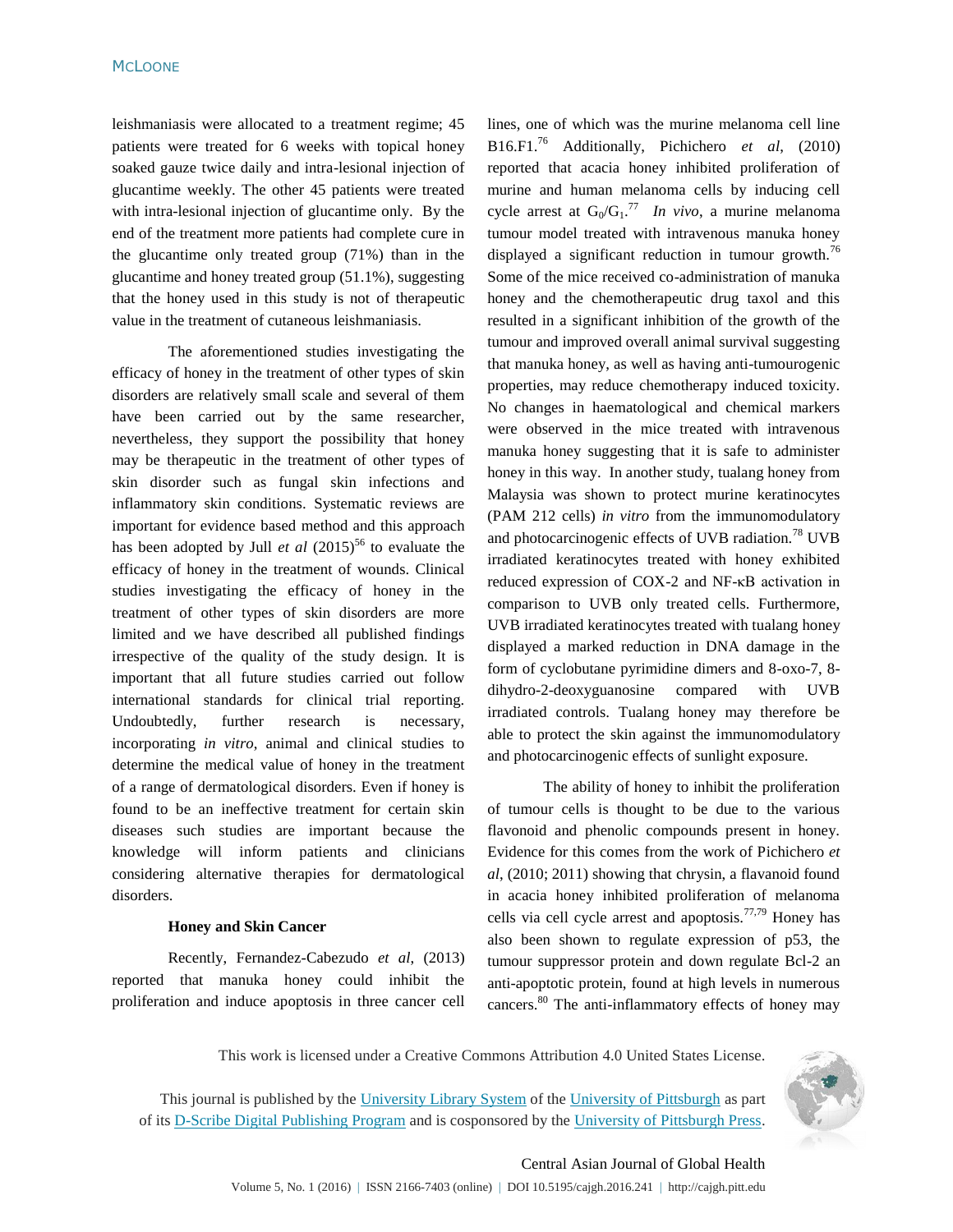also contribute to its anti-carcinogenic properties, particularly as inflammation has been shown to contribute to the progression of cancer.<sup>81</sup>

The anti-carcinogenic properties of honey observed to date are promising but more research is necessary, particularly *in vivo*, for a fuller understanding of the potential efficacy of honey in the treatment or prevention of skin cancer.

#### **Discussion**

The ability of honey *in vitro* to kill skin relevant microbes, alter microbial pathogenicity, reverse antibiotic resistance, modulate immunological parameters, promote tissue repair, inhibit tumour cell growth and protect against UV induced DNA damage is really quite remarkable considering it is a scientifically unaltered, purely natural substance produced by bees. *In vitro* studies have sparked excitement amongst researchers about the therapeutic potential of honey for clinical practice. Some of the properties observed *in vitro* are particularly relevant today when the current global crisis of antimicrobial drug resistance has rendered many infectious diseases, including wound infections, untreatable and malignant melanoma incidence is increasing faster than any other cancer. $82,83$ Skin Cancer is also a significant problem in Central Asian countries; in Kazakhstan for example, incidence figures from the Ministry of Health (2013) show that skin cancer is one of the most common forms of cancer along with lung and breast cancer. $84$  Furthermore, a particularly high incidence of basal cell carcinomas was recorded around the Semipalatinsk nuclear testing site in Kazakhstan.<sup>85</sup>

There are countless varieties of honey being produced worldwide and some may have superior healing abilities that are yet to be discovered. Central Asia possesses a unique biodiversity with open steppe, deserts and high mountains; honey production is abundant in Kazakhstan, Kyrgyzstan, Uzbekistan and

Tajikistan. Beekeeping trailers enable honey producers to reach diverse locations in the region, despite this, the regions honeys have not been fully examined for potential biomedical uses. Other local bee products, such as propolis could also be investigated for their medicinal value as research has demonstrated antimicrobial, anti-carcinogenic and wound healing properties.86-88 The development of locally produced honeys into medical grade honeys suitable for use in clinical practice could be economically advantageous for the country concerned.

A recent review has highlighted that there is no statistical monitoring on the prevalence of chronic wounds in Kazakhstan and no approved protocols for wound care.<sup>89</sup> The authors described that wound care products made from plant extracts have been developed in Kazakhstan although they have not been officially approved for clinical use. The review did not list honey as a treatment used for wound care in Kazakhstan despite its approved use in other parts of the world.

In conclusion, research has demonstrated that the bioactive properties of honey and the aetiology of skin diseases are complex and that there are considerable gaps in our knowledge and understanding of both. Innovative research that can maximally exploit the bioactive properties of this natural substance may in the future lead to the production of a medicinal product that is highly valued in dermatology.

#### **References**

1. Molan PC. The antibacterial activity of honey: 1. The nature of the antibacterial activity. *Bee World.* 1992;73(1):5- 28.

2. Barakhbah SASA. Honey in the Malay tradition. *Malays J Med Sci.* 2007;14(1):106.

3. Sepehr S. The most important medicinal uses of honey and its side effects in the book of the Canon by Avienna and in the modern medical literature: A comparative study. *J ApiProd ApiMed Sci.* 2010;2(1):43.

This work is licensed under a Creative Commons Attribution 4.0 United States License.

This journal is published by the [University Library System](http://www.library.pitt.edu/) of the [University of Pittsburgh](http://www.pitt.edu/) as part of its [D-Scribe Digital Publishing Program](http://www.library.pitt.edu/articles/digpubtype/index.html) and is cosponsored by the [University of Pittsburgh Press.](http://www.upress.pitt.edu/upressIndex.aspx)

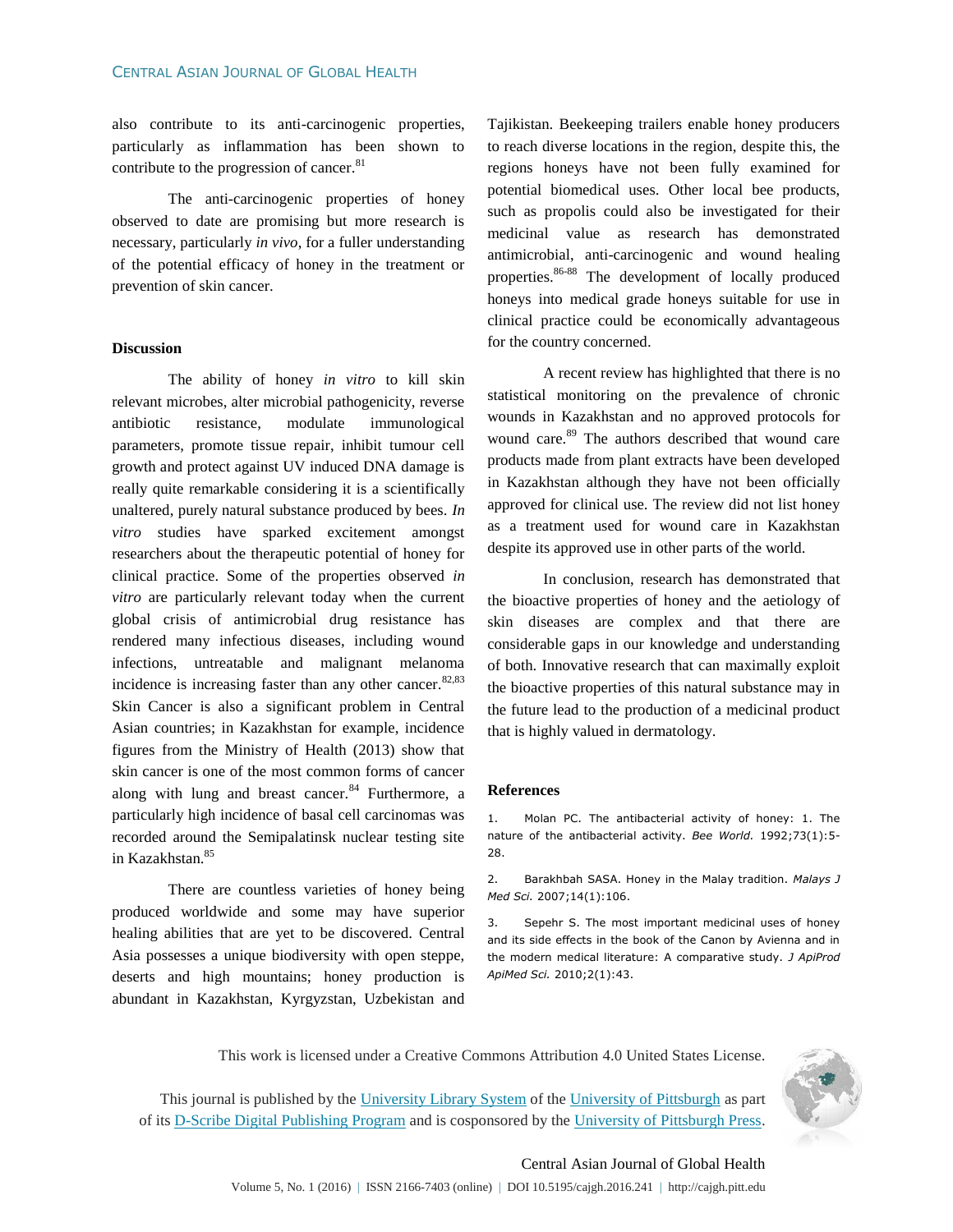#### **MCLOONE**

4. Deshpande SD KK. Indian honey as a medicine. *J ApiProd ApiMed Sci.* 2010;2(1):45.

5. Ediriweera ER, Premarathna NY. Medicinal and cosmetic uses of Bee's Honey - A review. *Ayu.* 2012;33(2):178-182.

6. Subrahmanyam M. Practical application of honey dressing. *Malays J Med Sci.* 2007;14(1):103.

7. Marwat SK, Khan MA, Rehman F, Khan K. Medicinal uses of honey (Quranic medicine) and its bee flora from Dera Ismail Khan District, KPK, Pakistan. *Pak J Pharm Sci.* 2013;26(2):307- 314.

8. Meda A, Lamien CE, Millogo J, Romito M, Nacoulma OG. Therapeutic uses of honey and honeybee larvae in central Burkina Faso. *J Ethnopharmacol.* 2004;95(1):103-107.

9. WHO. WHO traditional medicine strategy 2014-2023. 2014. Accessed 15 Dec 2014, 2014.

10. Burlando B, Cornara L. Honey in dermatology and skin care: a review. *J Cosmet Dermatol.* 2013;12(4):306-313.

11. Irish J, Blair S, Carter DA. The antibacterial activity of honey derived from Australian flora. *PLoS One.*  2011;6(3):e18229.

12. Kwakman PH, Te Velde AA, de Boer L, Vandenbroucke-Grauls CM, Zaat SA. Two major medicinal honeys have different mechanisms of bactericidal activity. *PLoS One.*  2011;6(3):e17709.

13. Majtan J. Honey: an immunomodulator in wound healing. *Wound Repair Regen.* 2014;22(2):187-192.

14. Sherlock O, Dolan A, Athman R, et al. Comparison of the antimicrobial activity of Ulmo honey from Chile and Manuka honey against methicillin-resistant Staphylococcus aureus, Escherichia coli and Pseudomonas aeruginosa. *BMC Complement Altern Med.* 2010;10:47.

15. Carnwath R, Graham EM, Reynolds K, Pollock PJ. The antimicrobial activity of honey against common equine wound bacterial isolates. *Vet J.* 2014;199(1):110-114.

16. McLoone P, Warnock M, Fyfe L. Honey: A realistic antimicrobial for disorders of the skin. *J Microbiol Immunol Infect.* 2016;49(2):161-167.

17. Schneider M, Coyle S, Warnock M, Gow I, Fyfe L. Antimicrobial activity and composition of manuka and portobello honey. *Phytother Res.* 2013;27(8):1162-1168.

Tan HT, Rahman RA, Gan SH, et al. The antibacterial properties of Malaysian tualang honey against wound and enteric microorganisms in comparison to manuka honey. *BMC Complement Altern Med.* 2009;9:34.

19. Cooper RA, Halas E, Molan PC. The efficacy of honey in inhibiting strains of Pseudomonas aeruginosa from infected burns. *J Burn Care Rehabil.* 2002;23(6):366-370.

20. Cooper R, Jenkins L, Hooper S. Inhibition of biofilms of Pseudomonas aeruginosa by Medihoney in vitro. *J Wound Care.*  2014;23(3):93-96, 98-100, 102 passim.

21. Kronda JM, Cooper RA, Maddocks SE. Manuka honey inhibits siderophore production in Pseudomonas aeruginosa. *J Appl Microbiol.* 2013;115(1):86-90.

22. Jenkins RE, Cooper R. Synergy between oxacillin and manuka honey sensitizes methicillin-resistant Staphylococcus aureus to oxacillin. *J Antimicrob Chemother.* 2012;67(6):1405- 1407.

23. McLoone P, Warnock M, Fyfe L. Honey: an immunomodulatory agent for disorders of the skin. *Food Agric Immunol.* 2016;27(3):338-349.

24. Majtan J, Kumar P, Majtan T, Walls AF, Klaudiny J. Effect of honey and its major royal jelly protein 1 on cytokine and MMP-9 mRNA transcripts in human keratinocytes. *Exp Dermatol.* 2010;19(8):e73-79.

25. Tonks AJ, Cooper RA, Jones KP, Blair S, Parton J, Tonks A. Honey stimulates inflammatory cytokine production from monocytes. *Cytokine.* 2003;21(5):242-247.

26. Ahmad A, Khan RA, Mesaik MA. Anti inflammatory effect of natural honey on bovine thrombin-induced oxidative burst in phagocytes. *Phytother Res.* 2009;23(6):801-808.

27. Majtan J, Bohova J, Garcia-Villalba R, et al. Fir honeydew honey flavonoids inhibit TNF-alpha-induced MMP-9 expression in human keratinocytes: a new action of honey in wound healing. *Arch Dermatol Res.* 2013;305(7):619-627.

28. Ranzato E, Martinotti S, Burlando B. Epithelial mesenchymal transition traits in honey-driven keratinocyte wound healing: comparison among different honeys. *Wound Repair Regen.* 2012;20(5):778-785.

29. Barui A, Mandal N, Majumder S, et al. Assessment of molecular events during in vitro re-epithelialization under honey-alginate matrix ambience. *Mater Sci Eng C Mater Biol Appl.* 2013;33(6):3418-3425.

30. Rossiter K, Cooper AJ, Voegeli D, Lwaleed BA. Honey promotes angiogeneic activity in the rat aortic ring assay. *J Wound Care.* 2010;19(10):440, 442-446.

31. Diegelmann RF, Evans MC. Wound healing: an overview of acute, fibrotic and delayed healing. *Front Biosci.*  2004;9:283-289.

This work is licensed under a Creative Commons Attribution 4.0 United States License.



This journal is published by the [University Library System](http://www.library.pitt.edu/) of the [University of Pittsburgh](http://www.pitt.edu/) as part of its [D-Scribe Digital Publishing Program](http://www.library.pitt.edu/articles/digpubtype/index.html) and is cosponsored by the [University of Pittsburgh Press.](http://www.upress.pitt.edu/upressIndex.aspx)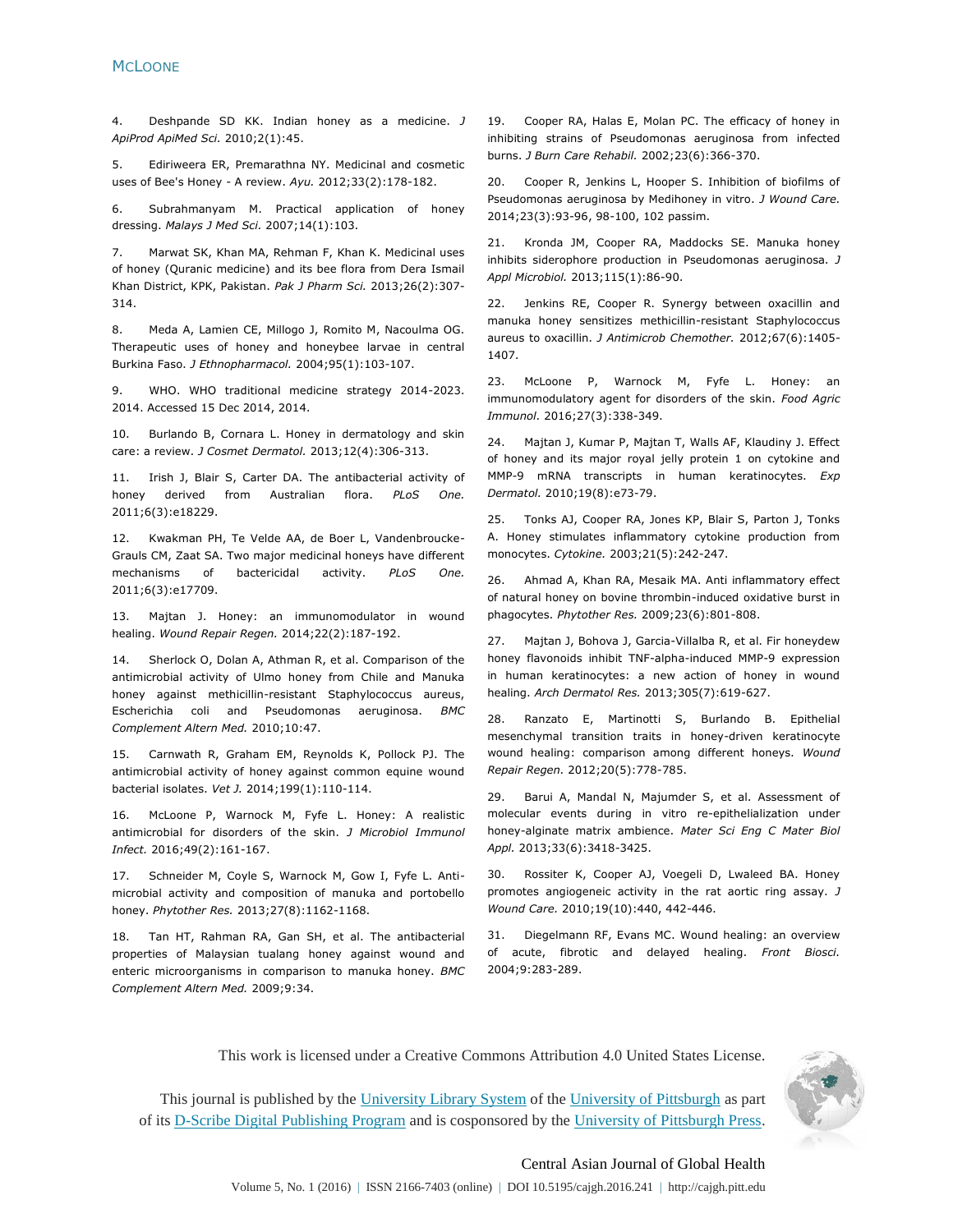32. Bischofberger AS, Dart CM, Perkins NR, Kelly A, Jeffcott L, Dart AJ. The effect of short- and long-term treatment with manuka honey on second intention healing of contaminated and noncontaminated wounds on the distal aspect of the forelimbs in horses. *Vet Surg.* 2013;42(2):154-160.

33. Boekema BK, Pool L, Ulrich MM. The effect of a honey based gel and silver sulphadiazine on bacterial infections of in vitro burn wounds. *Burns.* 2013;39(4):754-759.

34. Gethin G, Cowman S. Manuka honey vs. hydrogel--a prospective, open label, multicentre, randomised controlled trial to compare desloughing efficacy and healing outcomes in venous ulcers. *J Clin Nurs.* 2009;18(3):466-474.

35. Gupta SS, Singh O, Bhagel PS, Moses S, Shukla S, Mathur RK. Honey dressing versus silver sulfadiazene dressing for wound healing in burn patients: a retrospective study. *J Cutan Aesthet Surg.* 2011;4(3):183-187.

36. Haidari M, Nazer MR, Ahmadinejad M, Almasi V, Khorramabadi MS, Pournia Y. Honey in the treatment of Fournier's gangrene as an adjuvant: a cross sectional study. *J Pak Med Assoc.* 2014;64(5):571-573.

37. Ingle R, Levin J, Polinder K. Wound healing with honey- a randomised controlled trial. *S Afr Med J.* 2006;96(9):831- 835.

38. Jull A, Walker N, Parag V, Molan P, Rodgers A. Randomized clinical trial of honey-impregnated dressings for venous leg ulcers. *Br J Surg.* 2008;95(2):175-182.

39. Khoo YT, Halim AS, Singh KK, Mohamad NA. Wound contraction effects and antibacterial properties of Tualang honey on full-thickness burn wounds in rats in comparison to hydrofibre. *BMC Complement Altern Med.* 2010;10:48.

40. Maghsoudi H, Salehi F, Khosrowshahi MK, Baghaei M, Nasirzadeh M, Shams R. Comparison between topical honey and mafenide acetate in treatment of burn wounds*. Ann Burns Fire Disasters.* 2011;24(3):132-137.

41. Malik KI, Malik MA, Aslam A. Honey compared with silver sulphadiazine in the treatment of superficial partial-thickness burns. *Int Wound J.* 2010;7(5):413-417.

42. Mat Lazim N, Abdullah B, Salim R. The effect of Tualang honey in enhancing post tonsillectomy healing process. An open labelled prospective clinical trial. *Int J Pediatr Otorhinolaryngol.*  2013;77(4):457-461.

43. McIntosh CD, Thomson CE. Honey dressing versus paraffin tulle gras following toenail surgery. *J Wound Care.*  2006;15(3):133-136.

Nakajima Y, Nakano Y, Fuwano S, et al. Effects of three types of Japanese honey on full-thickness wound in mice. *Evid Based Complement Alternat Med.* 2013;2013:504537.

45. Sare JL. Leg ulcer management with topical medical honey. *Br J Community Nurs.* 2008;13(9):S22, S24, S26 passim.

46. Shukrimi A, Sulaiman AR, Halim AY, Azril A. A comparative study between honey and povidone iodine as dressing solution for Wagner type II diabetic foot ulcers. *Med J Malaysia.* 2008;63(1):44-46.

47. Subrahmanyam M. Honey impregnated gauze versus polyurethane film (OpSite) in the treatment of burns--a prospective randomised study. *Br J Plast Surg.*  1993;46(4):322-323.

48. Subrahmanyam M. Honey-impregnated gauze versus amniotic membrane in the treatment of burns. *Burns.*  1994;20(4):331-333.

49. Subrahmanyam M. Honey dressing versus boiled potato peel in the treatment of burns: a prospective randomized study. *Burns.* 1996;22(6):491-493.

50. Subrahmanyam M. A prospective randomised clinical and histological study of superficial burn wound healing with honey and silver sulfadiazine. *Burns.* 1998;24(2):157-161.

51. Subrahmanyam M. Early tangential excision and skin grafting of moderate burns is superior to honey dressing: a prospective randomised trial. *Burns.* 1999;25(8):729-731.

52. Tahmaz L, Erdemir F, Kibar Y, Cosar A, Yalcyn O. Fournier's gangrene: report of thirty-three cases and a review of the literature. *Int J Urol.* 2006;13(7):960-967.

53. Vijaya KK, Nishteswar K. Wound healing activity of honey: A pilot study. *Ayu.* 2012;33(3):374-377.

54. Gethin G, Cowman S. Case series of use of Manuka honey in leg ulceration. *Int Wound J.* 2005;2(1):10-15.

55. Zerm R. Topical honey for diabetic foot ulcers. *Dtsch Arztebl Int.* 2013;110(21):373.

56. Jull AB, Cullum N, Dumville JC, Westby MJ, Deshpande S, Walker N. Honey as a topical treatment for wounds. *Cochrane Database Syst Rev.* 2015;3:Cd005083.

57. Al-Jawad FH, Sahib AS, Al-Kaisy AA. Role of antioxidants in the treatment of burn lesions. *Ann Burns Fire Disasters.*  2008;21(4):186-191.

58. Henriques A, Jackson S, Cooper R, Burton N. Free radical production and quenching in honeys with wound healing potential. *J Antimicrob Chemother.* 2006;58(4):773-777.

This work is licensed under a Creative Commons Attribution 4.0 United States License.



This journal is published by the [University Library System](http://www.library.pitt.edu/) of the [University of Pittsburgh](http://www.pitt.edu/) as part of its [D-Scribe Digital Publishing Program](http://www.library.pitt.edu/articles/digpubtype/index.html) and is cosponsored by the [University of Pittsburgh Press.](http://www.upress.pitt.edu/upressIndex.aspx)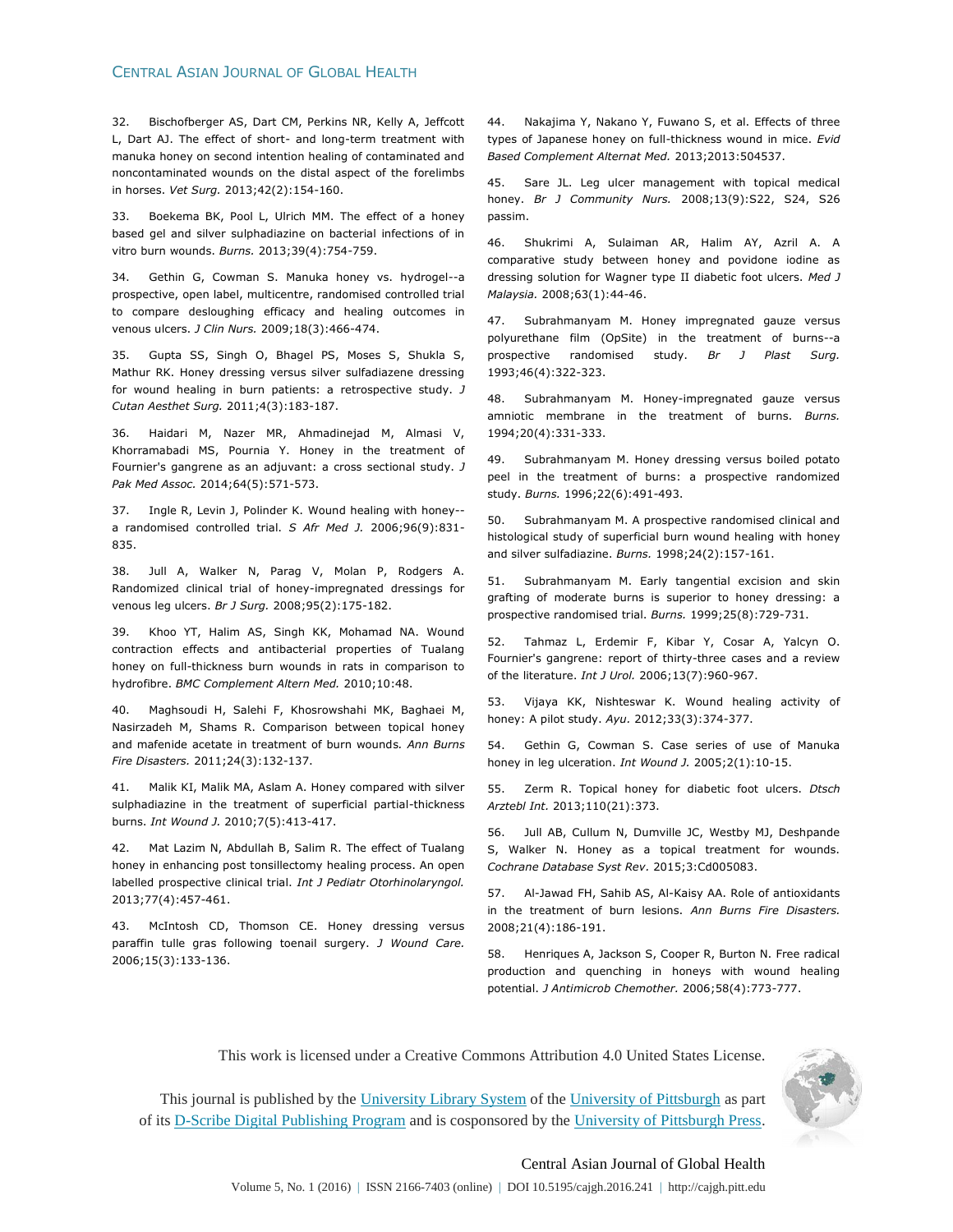59. Ansari MJ, Al-Ghamdi A, Usmani S, et al. Effect of jujube honey on Candida albicans growth and biofilm formation. *Arch Med Res.* 2013;44(5):352-360.

60. Brady NF, Molan PC, Harfoot CG. The Sensitivity of Dermatophytes to the Antimicrobial Activity of Manuka Honey and Other Honey. *Pharm Pharmacol Commun.* 1996;2(10):471- 473.

61. Wu Q. *Antimicrobial effect of manuka honey and kanuka honey alone and in combination with the bioactives against the growth of Propionibacterium acnes ATCC 6919*. New Zealand, Massey University; 2011.

62. Ong PY. Recurrent MRSA skin infections in atopic dermatitis. *J Allergy Clin Immunol. In practice.* 2014;2(4):396- 399.

63. Al-Waili NS. Therapeutic and prophylactic effects of crude honey on chronic seborrheic dermatitis and dandruff. *Eur J Med Res.* 2001;6(7):306-308.

64. Al-Waili NS. Topical application of natural honey, beeswax and olive oil mixture for atopic dermatitis or psoriasis: partially controlled, single-blinded study. *Complement Ther Med.* 2003;11(4):226-234.

65. Al-Waili NS. An alternative treatment for pityriasis versicolor, tinea cruris, tinea corporis and tinea faciei with topical application of honey, olive oil and beeswax mixture: an open pilot study. *Complement Ther Med.* 2004;12(1):45-47.

66. Al-Waili NS. Clinical and mycological benefits of topical application of honey, olive oil and beeswax in diaper dermatitis. *Clin Microbiol Infect.* 2005;11(2):160-163.

67. Al-Waili NS. Topical honey application vs. acyclovir for the treatment of recurrent herpes simplex lesions. *Med Sci Monit.* 2004;10(8):Mt94-98.

68. Ngatu NR, Saruta T, Hirota R, et al. Antifungal efficacy of Brazilian green propolis extracts and honey on Tinea capitis and Tinea versicolor. *Eur J Integr Med.* 2011;3(4):e281-e287.

69. Braithwaite I, Hunt A, Riley J, et al. Randomised controlled trial of topical kanuka honey for the treatment of rosacea. *BMJ open.* 2015;5(6):e007651.

70. Semprini A, Braithwaite I, Corin A, et al. Randomised controlled trial of topical kanuka honey for the treatment of acne. *BMJ open.* 2016;6(2):e009448.

71. Fingleton J, Helm C, Tofield C, Weatherall M, Beasley R. A randomised controlled trial of topical Kanuka honey for the treatment of eczema. *JRSM open.*  2014;5(1):2042533313509263.

72. Fingleton J, Sheahan D, Corin A, Weatherall M, Beasley R. A randomised controlled trial of topical Kanuka honey for the treatment of psoriasis. *JRSM open.*  2014;5(3):2042533313518913.

73. Fingleton J, Corin A, Sheahan D, et al. Randomised controlled trial of topical kanuka honey for the treatment of cold sores. *Adv Integr Med.* 2014;1(3):119-123.

74. Naidoo NM, P. Littler, R. Mok, G. Jameson, M. Round, G. A phase II randomized controlled trial of manuka honey as prophylaxis against radiation induced dermatitis in breast cancer patients. *Eur J Cancer.* 2011;47(Supplement 1):S367.

75. Nilforoushzadeh MA, Jaffary F, Moradi S, Derakhshan R, Haftbaradaran E. Effect of topical honey application along with intralesional injection of glucantime in the treatment of cutaneous leishmaniasis. *BMC Complement Altern Med.* 2007;7:13.

76. Fernandez-Cabezudo MJ, El-Kharrag R, Torab F, et al. Intravenous administration of manuka honey inhibits tumor growth and improves host survival when used in combination with chemotherapy in a melanoma mouse model. *PLoS One.*  2013;8(2):e55993.

77. Pichichero E, Cicconi R, Mattei M, Muzi MG, Canini A. Acacia honey and chrysin reduce proliferation of melanoma cells through alterations in cell cycle progression. *Int J Oncol.*  2010;37(4):973-981.

78. Ahmad I, Jimenez H, Yaacob NS, Yusuf N. Tualang honey protects keratinocytes from ultraviolet radiation-induced inflammation and DNA damage. *Photochem Photobiol.*  2012;88(5):1198-1204.

79. Pichichero E, Cicconi R, Mattei M, Canini A. Chrysininduced apoptosis is mediated through p38 and Bax activation in B16-F1 and A375 melanoma cells. *Int J Oncol.*  2011;38(2):473-483.

80. Placzek WJ, Wei J, Kitada S, Zhai D, Reed JC, Pellecchia M. A survey of the anti-apoptotic Bcl-2 subfamily expression in cancer types provides a platform to predict the efficacy of Bcl-2 antagonists in cancer therapy. *Cell Death Dis.* 2010;1:e40.

81. Jiang X, Shapiro DJ. The immune system and inflammation in breast cancer. *Mol Cell Endocrinol.*  2014;382(1):673-682.

82. Erdei E, Torres SM. A new understanding in the epidemiology of melanoma. *Expert Rev Anticancer Ther.*  2010;10(11):1811-1823.

83. WHO. *Antimicrobial resistance: global report on surveillance.*: World Health Organisation;2014.

This work is licensed under a Creative Commons Attribution 4.0 United States License.



This journal is published by the [University Library System](http://www.library.pitt.edu/) of the [University of Pittsburgh](http://www.pitt.edu/) as part of its [D-Scribe Digital Publishing Program](http://www.library.pitt.edu/articles/digpubtype/index.html) and is cosponsored by the [University of Pittsburgh Press.](http://www.upress.pitt.edu/upressIndex.aspx)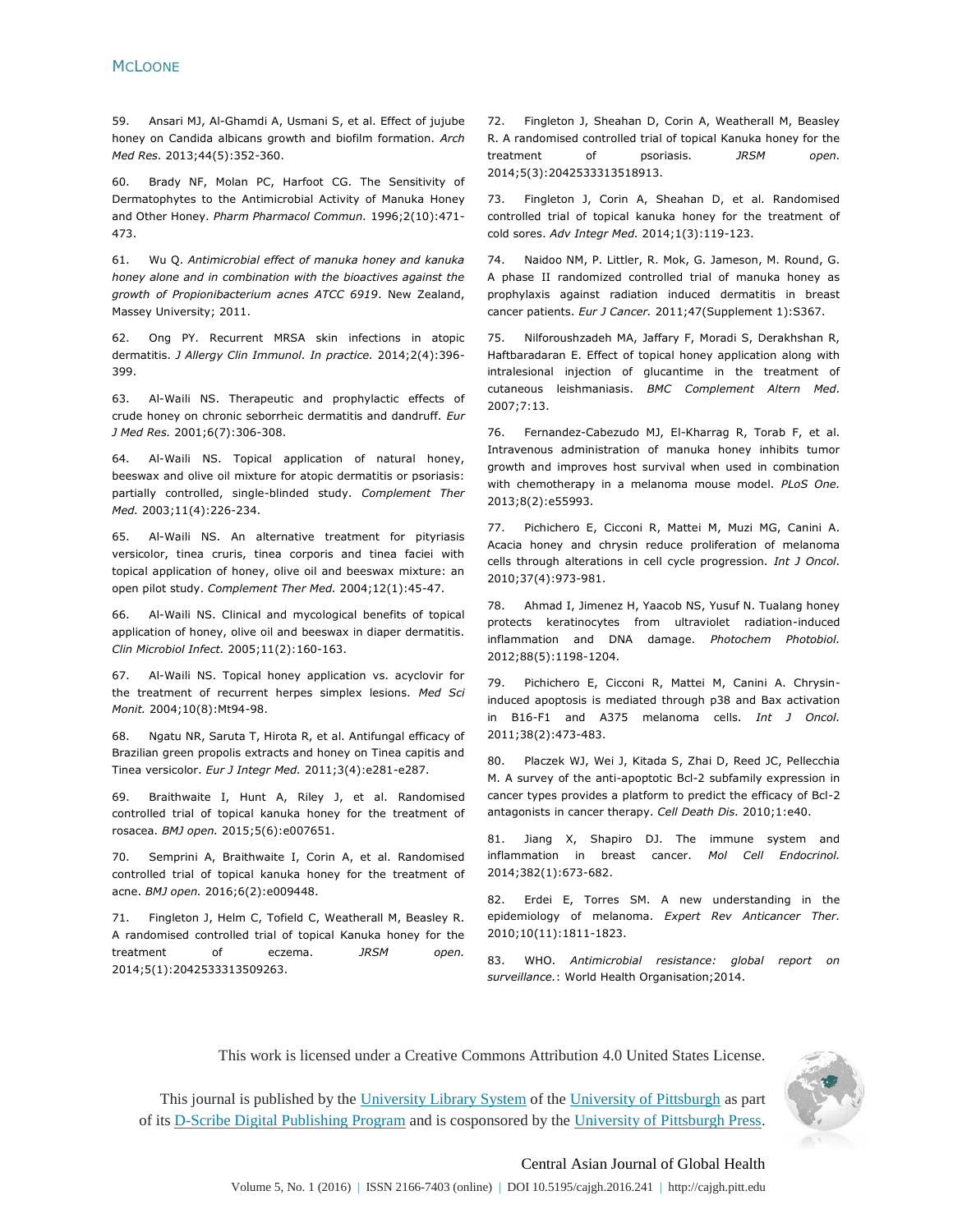84. Baizhumanova A, Sakamoto J. Cancer in Kazakhstan: Present situation on Cancer. *Annals of Cancer Research and Therapy.* 2010;18(2):65-68.

85. Iwata K, Takamura N, Nakashima M, et al. Loss of heterozygosity on chromosome 9q22.3 in microdissected basal cell carcinomas around the Semipalatinsk Nuclear Testing Site, Kazakhstan. *Hum Pathol.*;35(4):460-464.

86. Benguedouar L, Lahouel M, Gangloff SC, et al. Ethanolic extract of Algerian Propolis and galangin decreased murine melanoma tumour progression. *Anticancer Agents Med Chem.*  2016.

87. Henshaw FR, Bolton T, Nube V, et al. Topical application of the bee hive protectant propolis is well tolerated and improves human diabetic foot ulcer healing in a prospective feasibility study. *J Diabetes Complications.* 2014;28(6):850- 857.

88. Nina N, Quispe C, Jimenez-Aspee F, et al. Antibacterial Activity, Antioxidant Effect and Chemical Composition of Propolis from the Region del Maule, Central Chile. *Molecules.*  2015;20(10):18144-18167.

89. Akhmetova A ST, Kulsharova G, Nurgozhin T, Mikhalovsky S. Current State of Chronic Wound Care in Kazakhstan: Focus on Topical Treatments. *Russian Open Medical Journal.* 2015;4(1).

90. Kuncic MK, Jaklic D, Lapanje A, Gunde-Cimerman N. Antibacterial and antimycotic activities of Slovenian honeys. *Br J Biomed Sci.* 2012;69(4):154-158.

91. Shahzad A, Cohrs RJ. In vitro antiviral activity of honey against varicella zoster virus (VZV): A translational medicine study for potential remedy for shingles. *Transl Biomed.*  2012;3(2).

92. Canonico B, Candiracci M, Citterio B, et al. Honey flavonoids inhibit Candida albicans morphogenesis by affecting

DNA behavior and mitochondrial function. *Future Microbiol.*  2014;9(4):445-456.

93. Jenkins R, Burton N, Cooper R. Proteomic and genomic analysis of methicillin-resistant Staphylococcus aureus (MRSA) exposed to manuka honey in vitro demonstrated downregulation of virulence markers. *J Antimicrob Chemother.*  2014;69(3):603-615.

94. Lee JH, Park JH, Kim JA, et al. Low concentrations of honey reduce biofilm formation, quorum sensing, and virulence in Escherichia coli O157:H7. *Biofouling.* 2011;27(10):1095- 1104.

95. Gannabathula S, Skinner MA, Rosendale D, et al. Arabinogalactan proteins contribute to the immunostimulatory properties of New Zealand honeys. *Immunopharmacol Immunotoxicol.* 2012;34(4):598-607.

96. Raynaud A, Ghezali L, Gloaguen V, Liagre B, Quero F, Petit JM. Honey-induced macrophage stimulation: AP-1 and NFkappaB activation and cytokine production are unrelated to LPS content of honey. *Int Immunopharmacol.* 2013;17(3):874-879.

97. Timm M, Bartelt S, Hansen EW. Immunomodulatory effects of honey cannot be distinguished from endotoxin. *Cytokine.* 2008;42(1):113-120.

98. Tonks A, Cooper RA, Price AJ, Molan PC, Jones KP. Stimulation of TNF-alpha release in monocytes by honey. *Cytokine.* 2001;14(4):240-242.

99. Tonks AJ, Dudley E, Porter NG, et al. A 5.8-kDa component of manuka honey stimulates immune cells via TLR4. *J Leukoc Biol.* 2007;82(5):1147-1155.

100. Tomblin V, Ferguson LR, Han DY, Murray P, Schlothauer R. Potential pathway of anti-inflammatory effect by New Zealand honeys. *Int J Gen Med.* 2014;7:149-158.

This work is licensed under a Creative Commons Attribution 4.0 United States License.



This journal is published by the [University Library System](http://www.library.pitt.edu/) of the [University of Pittsburgh](http://www.pitt.edu/) as part of its [D-Scribe Digital Publishing Program](http://www.library.pitt.edu/articles/digpubtype/index.html) and is cosponsored by the [University of Pittsburgh Press.](http://www.upress.pitt.edu/upressIndex.aspx)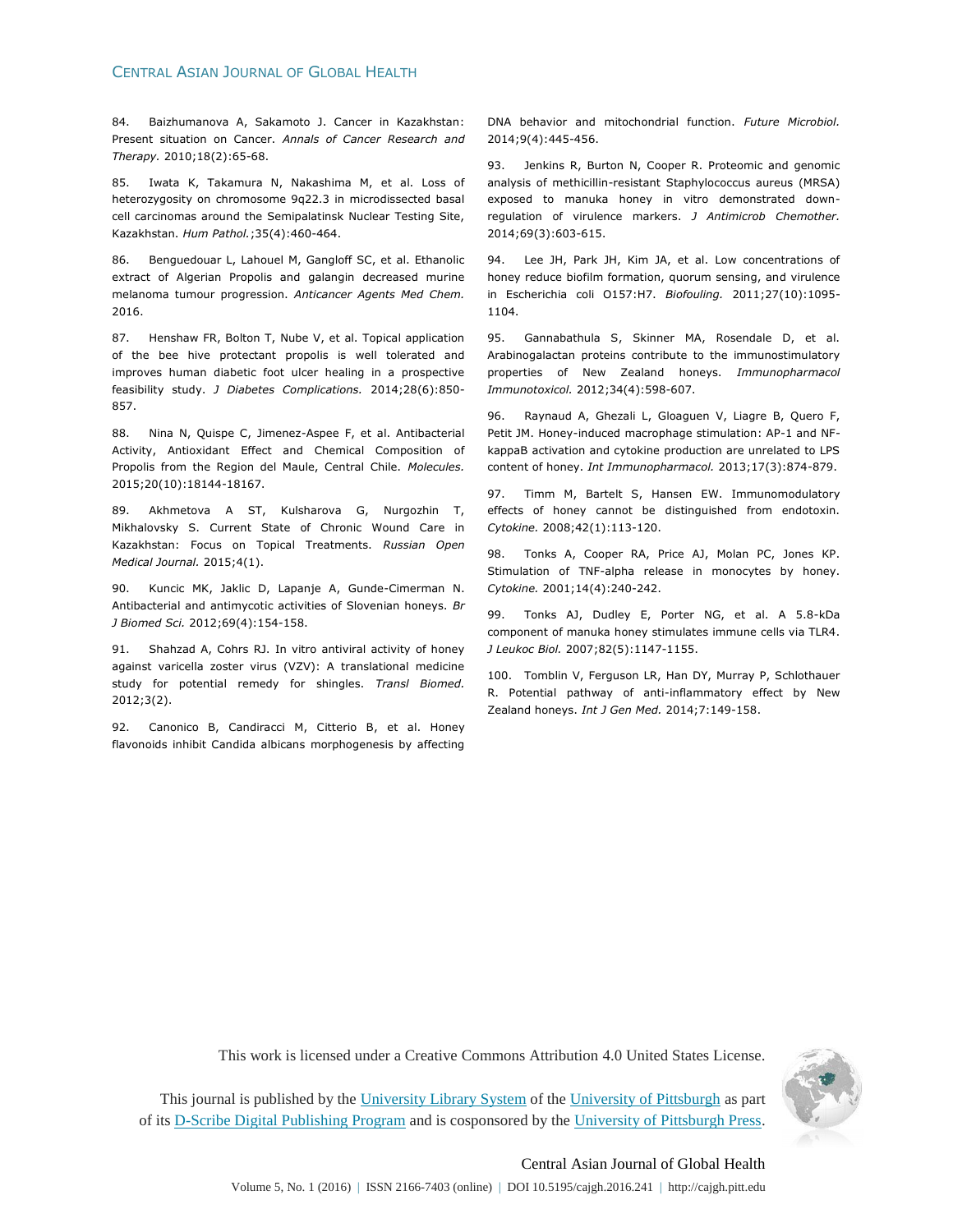| <b>Key References</b> | Key Findings (in vitro)                                                                                                                      |  |  |  |  |
|-----------------------|----------------------------------------------------------------------------------------------------------------------------------------------|--|--|--|--|
| 14-17,59-61,90,91     | Honeys from around the world have potent antimicrobial activity<br>against skin relevant microbes.                                           |  |  |  |  |
| 22                    | Honey can reverse antimicrobial resistance.                                                                                                  |  |  |  |  |
| 21,92-94              | Pathogenicity of skin relevant microbes is reduced by honey.                                                                                 |  |  |  |  |
| 23-25,95-99           | Honey modulates cytokine production by cells of the skin immune<br>system.                                                                   |  |  |  |  |
| 26, 27, 58, 100       | Anti-inflammatory effects of honey are observed in vitro.                                                                                    |  |  |  |  |
| 28-30                 | Honey promotes re-epithelialisation and angiogenesis in in vitro<br>wound models.                                                            |  |  |  |  |
| 76-78                 | Honey induces apoptosis of a murine melanoma cell line and<br>protects keratinocytes from the photocarcinogenic effects of UVB<br>radiation. |  |  |  |  |

<span id="page-13-0"></span>**Table 1: Honey as a therapeutic agent for skin disorders; Summary of the key** *in vitro* **findings**

This work is licensed under a Creative Commons Attribution 4.0 United States License.



This journal is published by the [University Library System](http://www.library.pitt.edu/) of the [University of Pittsburgh](http://www.pitt.edu/) as part of its [D-Scribe Digital Publishing Program](http://www.library.pitt.edu/articles/digpubtype/index.html) and is cosponsored by the [University of Pittsburgh Press.](http://www.upress.pitt.edu/upressIndex.aspx)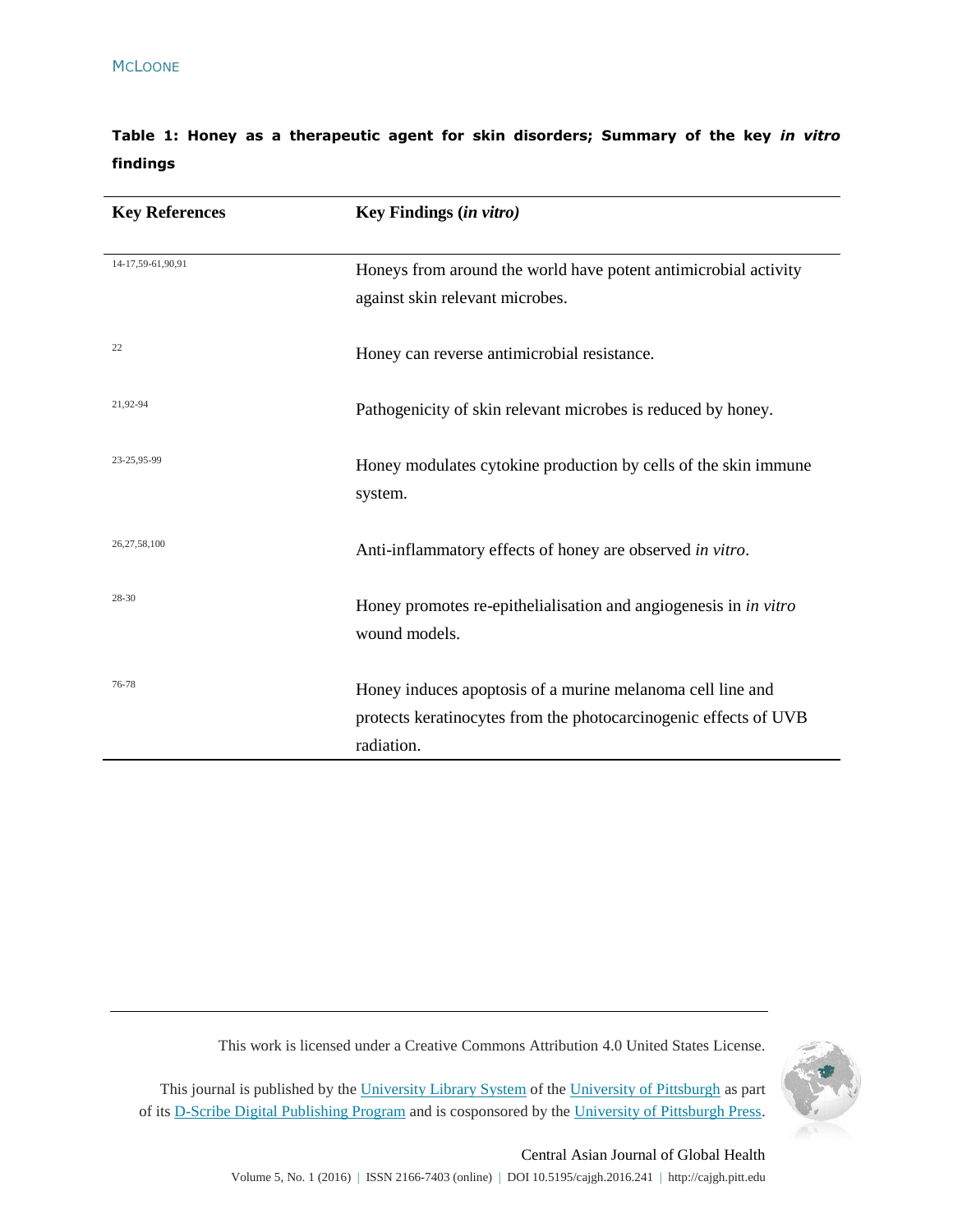# <span id="page-14-0"></span>**Table 2: Honey as a therapeutic agent for skin disorders; Summary of the key** *in vivo* **findings**

| <b>Key References</b>       | <b>Key Findings</b> (in vivo)                                              |  |  |  |  |
|-----------------------------|----------------------------------------------------------------------------|--|--|--|--|
|                             |                                                                            |  |  |  |  |
| 56                          | Clinical studies suggest that topical application of honey is more         |  |  |  |  |
|                             | efficacious than conventional treatments in healing partial thickness burn |  |  |  |  |
|                             | wounds.                                                                    |  |  |  |  |
| 34, 36 - 38, 43, 45, 46, 53 | The efficacy of honey in the treatment of non-burn acute wounds and        |  |  |  |  |
|                             | chronic wounds is controversial.                                           |  |  |  |  |
| 63-66,68,69                 | Limited human studies suggest that honey is therapeutic in the treatment   |  |  |  |  |
|                             | of some inflammatory skin disorders and fungal skin infections.            |  |  |  |  |
| 76                          | Honey reduces tumour growth in a murine melanoma model.                    |  |  |  |  |
|                             |                                                                            |  |  |  |  |

This work is licensed under a Creative Commons Attribution 4.0 United States License.



This journal is published by the University [Library System](http://www.library.pitt.edu/) of the [University of Pittsburgh](http://www.pitt.edu/) as part of its [D-Scribe Digital Publishing Program](http://www.library.pitt.edu/articles/digpubtype/index.html) and is cosponsored by the [University of Pittsburgh Press.](http://www.upress.pitt.edu/upressIndex.aspx)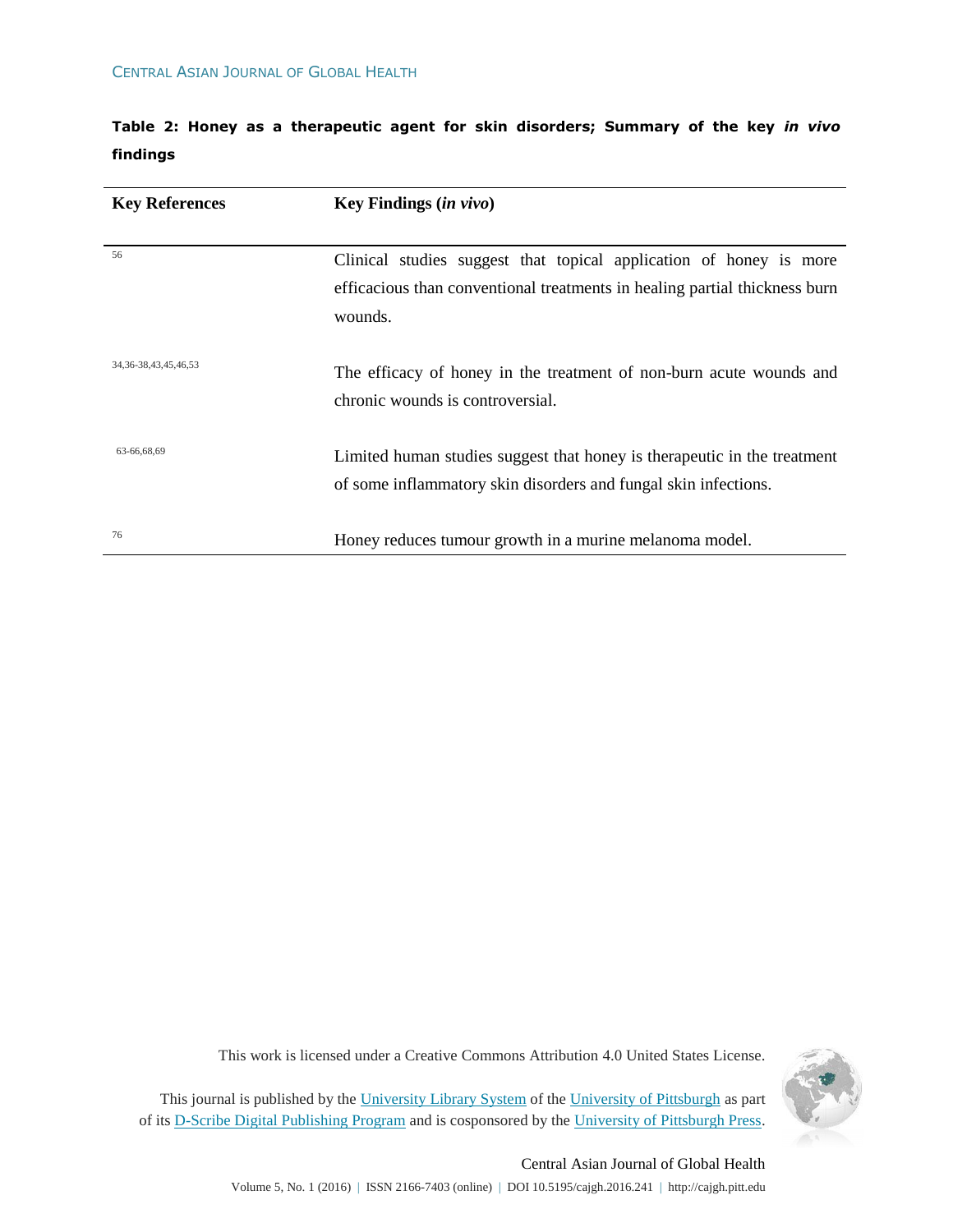<span id="page-15-0"></span>

|  |                    | Table 3: Studies investigating the efficacy of honey in the treatment of skin disorders |  |  |  |  |  |
|--|--------------------|-----------------------------------------------------------------------------------------|--|--|--|--|--|
|  | (excluding wounds) |                                                                                         |  |  |  |  |  |

| Population                                                                                                                  | <b>Honey Application</b>                                                                                                                                                                                                                                                                                                        | Outcome                                                                                                                                                                                                                                                         | Ref. |
|-----------------------------------------------------------------------------------------------------------------------------|---------------------------------------------------------------------------------------------------------------------------------------------------------------------------------------------------------------------------------------------------------------------------------------------------------------------------------|-----------------------------------------------------------------------------------------------------------------------------------------------------------------------------------------------------------------------------------------------------------------|------|
| 37 patients; 14 with<br>pityriasis versicolor, 8<br>with tinea corporis, 14<br>with tinea cruris and 1<br>with tinea faciei | Honey mixture containing honey, olive oil<br>and beeswax $(1:1:1)$ applied to the lesions<br>3 times daily for a maximum of 4 weeks.<br>Honey was multi-floral from the United<br>Arab Emirates.                                                                                                                                | Complete cure obtained in 79% of<br>patients with pityriasis versicolor;<br>71% of patients with tinea cruris and<br>62% of patients with tinea corporis.<br>Patient with tinea faciei obtained<br>clinical cure 3 weeks after start of<br>therapy.             | 65   |
| 242 Congolese school<br>children with either<br>capitis<br>tinea<br>or<br>pityriasis versicolor                             | Treated with either<br>2%<br>Miconazole,<br>Brazilian green propolis extract or acasia<br>honey (Yamada bee farm, Japan) or<br>Vaseline.                                                                                                                                                                                        | Acasia honey ( $p < 0.05$ ), Brazilian<br>green propolis extract ( $p < 0.05$ ) and<br>$2\%$<br>Miconazole<br>(p)<br>$\lt$<br>0.01)<br>significantly improved<br>erythema,<br>desquamation and pruritis in tinea<br>patients in comparison to Vaseline.         | 68   |
| 10 patients with atopic<br>dermatitis                                                                                       | Lesions on the right side of the body<br>treated with vaseline. Lesions on the left<br>side of the body treated with a multifloral<br>honey mixture, containing honey beeswax<br>and olive oil in a ratio of 1:1:1 for 2<br>weeks. Each treatment was applied three<br>times daily. Honey was from the United<br>Arab Emirates. | Significant improvement was seen in<br>lesion scores on the left side of the<br>body in 8 out of the 10 patients.                                                                                                                                               | 64   |
| 8<br>patients<br>with<br>psoriasis                                                                                          | Lesions on the right side of the body were<br>treated with paraffin and lesions on the left<br>were treated with honey mixture (as<br>described above), 3 times daily for 3<br>weeks.                                                                                                                                           | Significant improvement was seen in<br>lesion scores on the left side of the<br>body in 5 out of 8 patients.                                                                                                                                                    | 64   |
| 12 infants with diaper<br>dermatitis                                                                                        | Topical application 4 times daily with a<br>multifloral honey mixture containing<br>honey, beeswax and olive oil in a ratio of<br>1:1:1 for 7 days.                                                                                                                                                                             | Mean total rash score at baseline was<br>$2.91 \pm 0.79$ . Decreased to $0.66 \pm 0.98$<br>at day 7. At the end of the study 10 of<br>the 12 infants had either mild or no<br>diaper dermatitis.                                                                | 66   |
| 81 patients undergoing<br>radiation therapy for<br>breast cancer                                                            | Prophylatic treatment: 43 treated with a<br>pure sterilized manuka honey UMF=18.<br>Thirty eight patients treated with standard<br>aqueous cream. Topical treatments were<br>applied twice daily starting on day 1 of<br>radiation and continued until 10 days post<br>treatment.                                               | Lower incidence of $>$ grade 2<br>dermatitis in the patients treated with<br>honey (37.2%) compared with those<br>treated with aqueous cream (57.8%).<br>When $\geq$ grade 2 dermatitis did occur<br>duration was shorter in honey treated<br>group. $p = 0.08$ | 74   |
| 138<br>with<br>patients<br>rosacea (IGA-RSS) $\ge$<br>2.69                                                                  | 69 patients treated with topical application<br>of Honevo (90% kanuka honey and 10%<br>glycerine) for 8 weeks. 69 patients treated<br>with the control cream Cetomacrogol.                                                                                                                                                      | 34.3 % in the Honevo group and<br>17.4% in the control group had a $\geq$ 2<br>improvement in the IGA-RSS at<br>week 8. $p = 0.02$                                                                                                                              | 69   |

This work is licensed under a Creative Commons Attribution 4.0 United States License.

This journal is published by the [University Library System](http://www.library.pitt.edu/) of the [University of Pittsburgh](http://www.pitt.edu/) as part of its [D-Scribe Digital Publishing Program](http://www.library.pitt.edu/articles/digpubtype/index.html) and is cosponsored by the [University of Pittsburgh Press.](http://www.upress.pitt.edu/upressIndex.aspx)